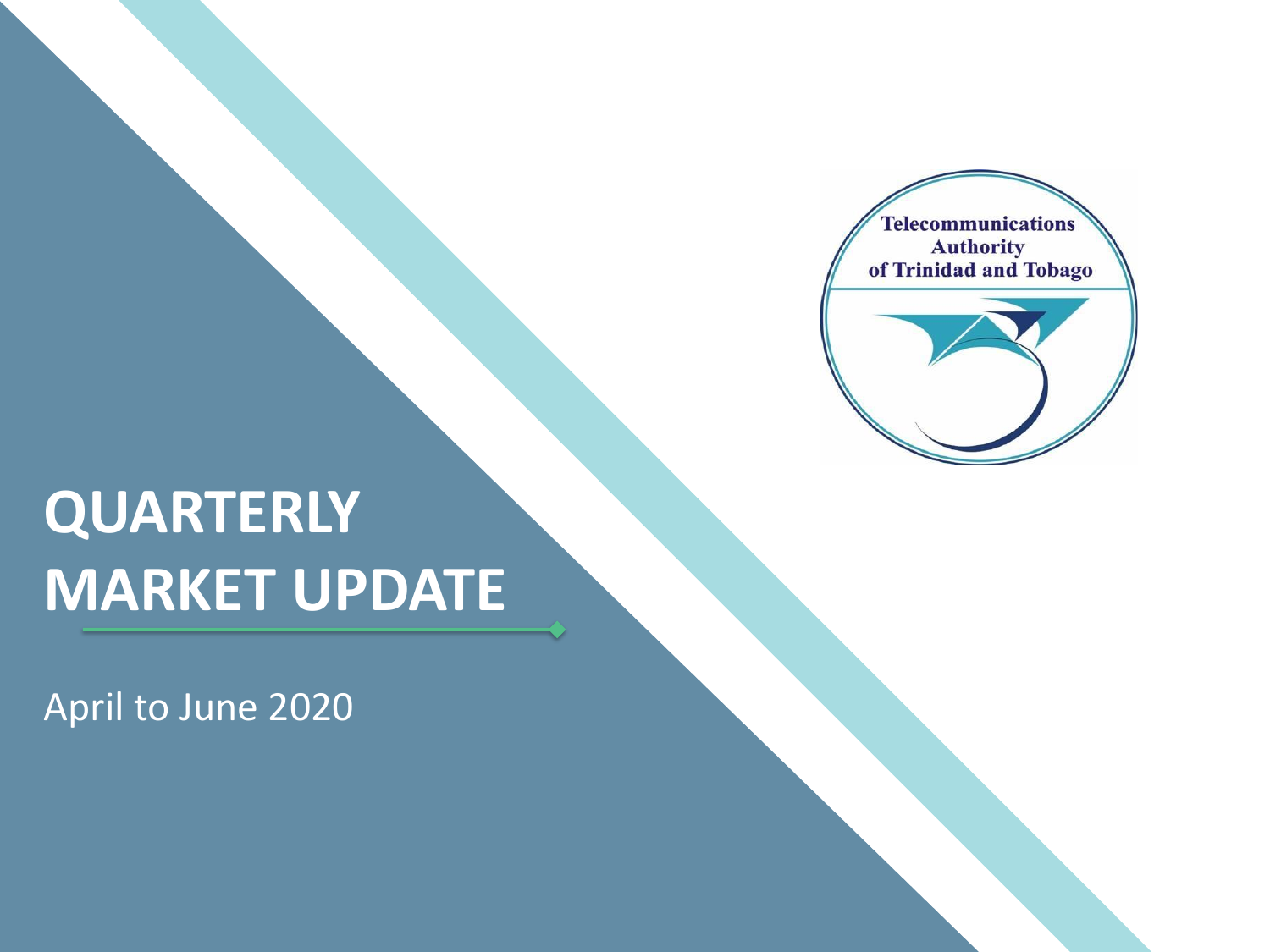#### **Quarterly Market Update – Q2 2020**

The Telecommunications Authority of Trinidad and Tobago 8th Avenue Extension Barataria Republic of Trinidad and Tobago

Tel: 1-868-675-8288 Fax: 1-868-674-1055 Website: http://www.tatt.org.tt Email: policy@tatt.org.tt

© October 2020

#### **Legal Disclaimer**

The information and statistics contained in this document were obtained from various sources available to the Telecommunications Authority of Trinidad and Tobago at the time of publication. The Authority does not give any warranty as to the accuracy or reliability of the information and shall not be liable for any loss or damage howsoever caused arising out of any use or reliance upon any statements made or information contained in this document.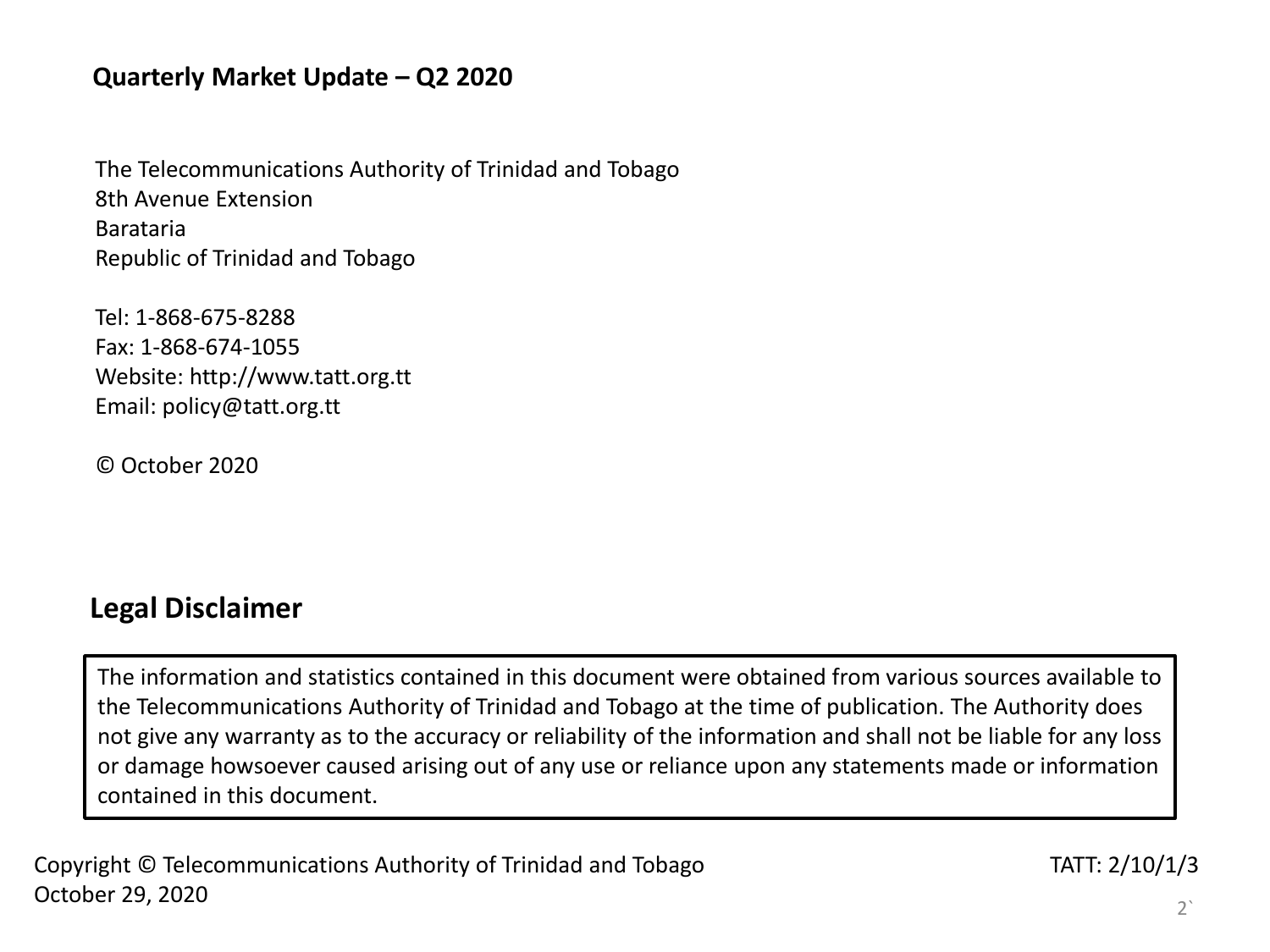#### **Contents**

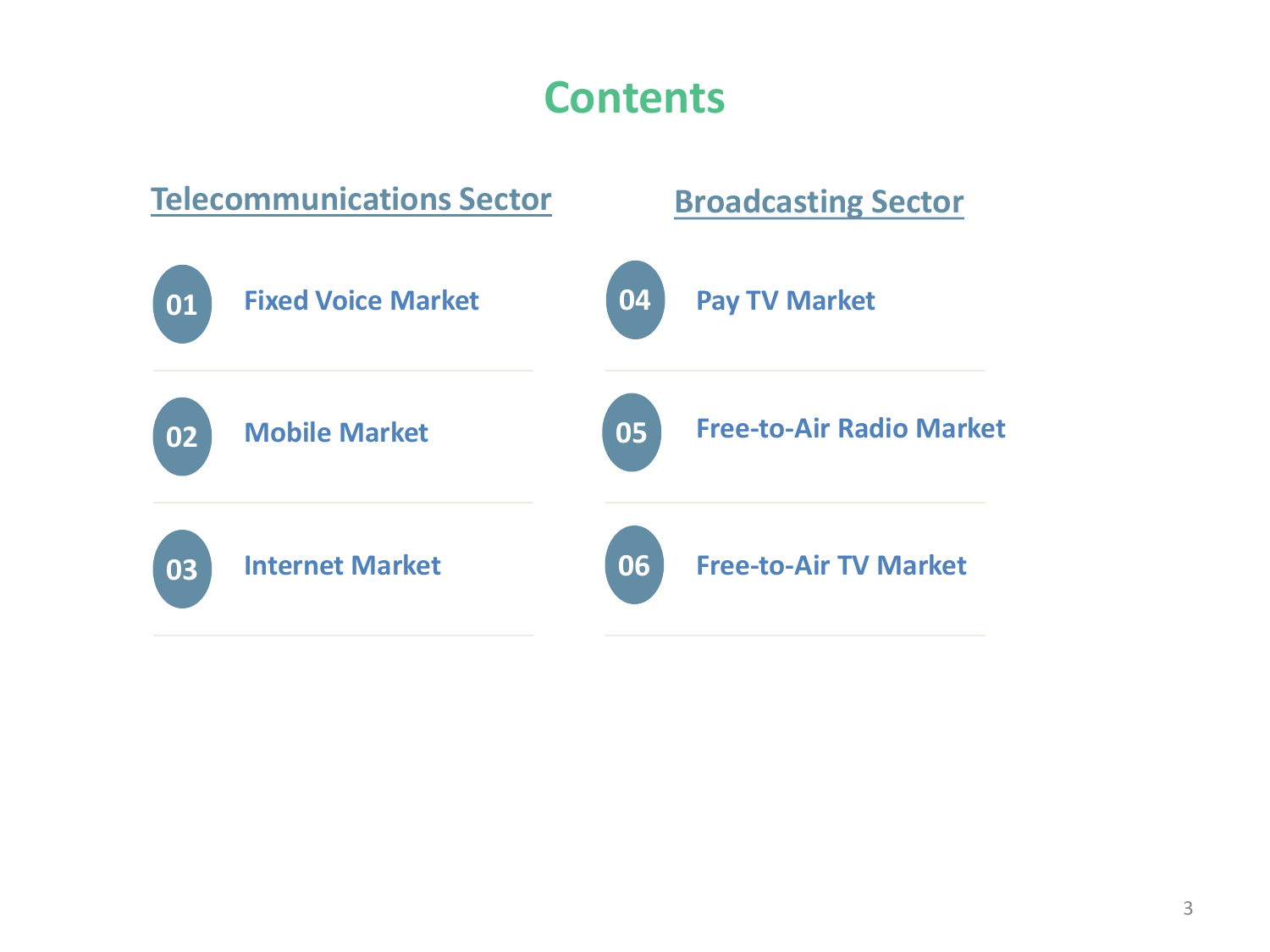#### **Notes**

**1. Fixed Internet Market includes fixed wired and fixed wireless Internet.** 

- **2. Penetration rates have been calculated using the following population figures:** 
	- **a) 1,363,985 (2019 Mid-year population estimate, Central Statistical Office)**

**b) Number of households used - 401,382 (Trinidad and Tobago 2011 Population and Housing Census Demographic Report, Central Statistical Office)**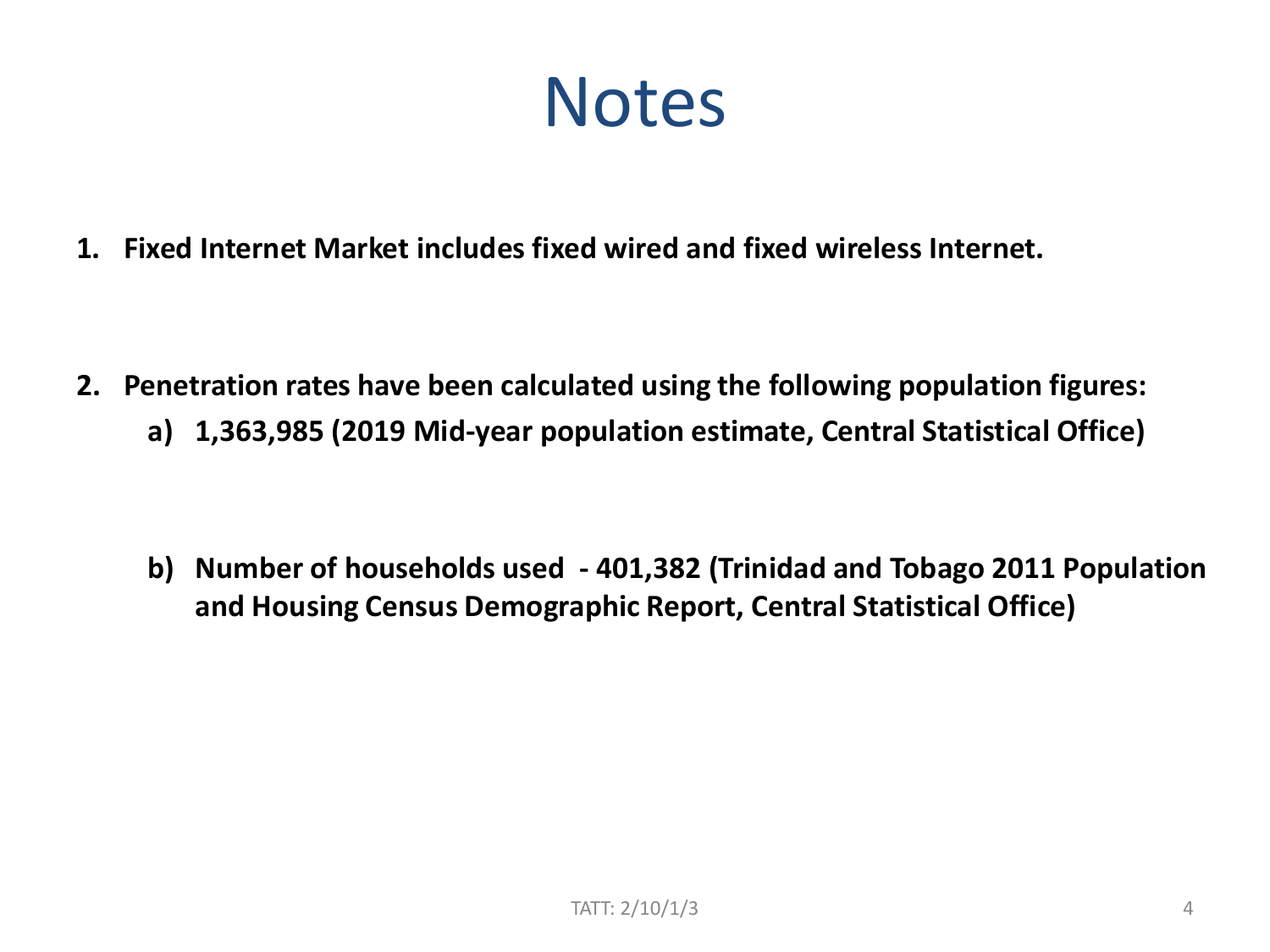## **Fixed Voice Subscriptions**

**Number of Fixed Line Subscriptions Q2 2019 to Q2 2020**



ne<br>Ine

 $\hat{\mathbf{u}}^{\mathsf{e}}$ 

**SUBSCRIPTIONS**



**Y-o-Y PERCENT CHANGE**

**5.3%**



**-0.2%**

**Q-o-Q PERCENT CHANGE**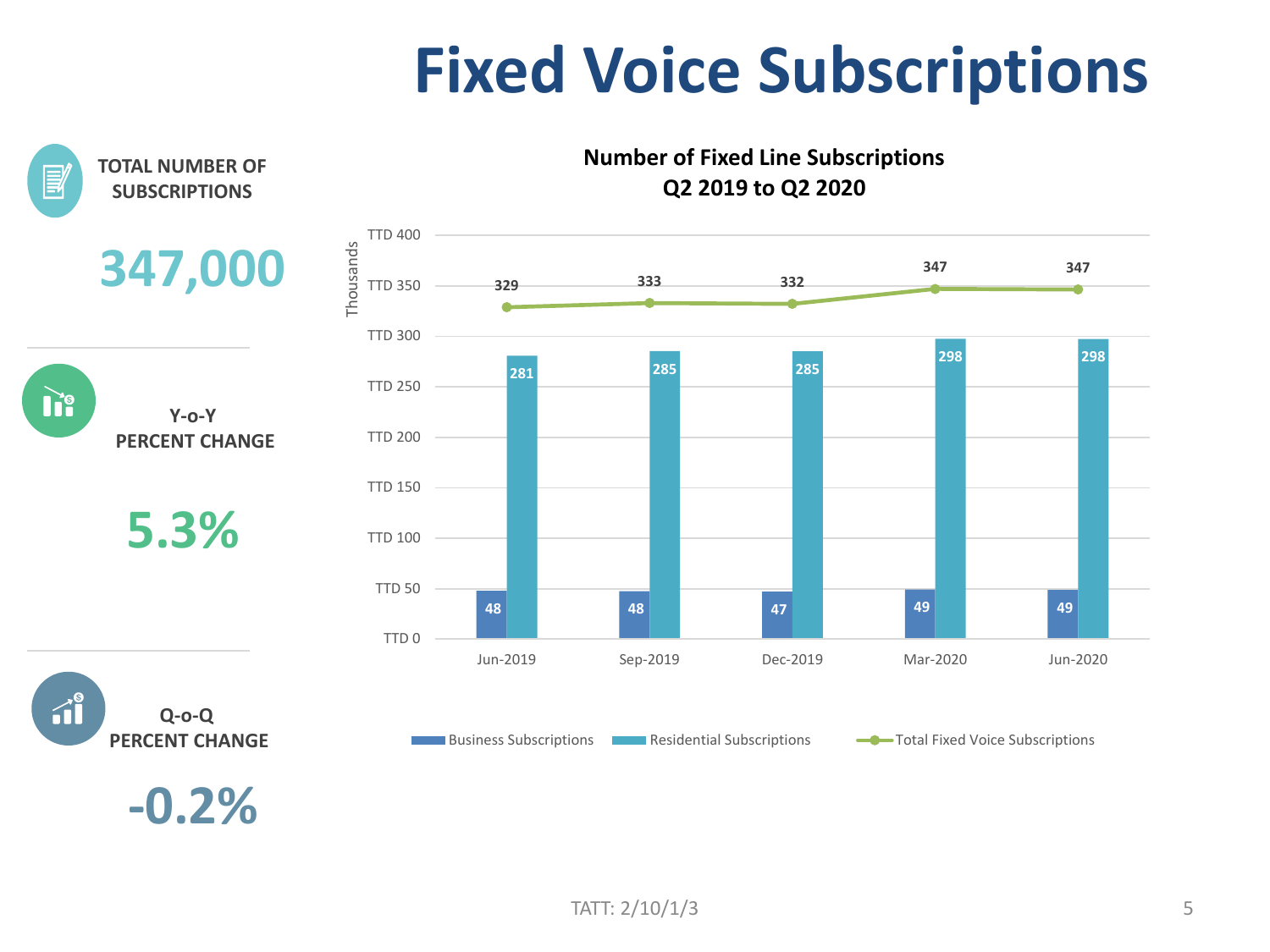#### **Fixed Voice Penetration**





**-0.2%**

■ Fixed Voice Penetration (Household) ■ Fixed Voice Penetration (Population)

 $\hat{\mathbf{d}}$ **Q-o-Q PERCENT CHANGE**

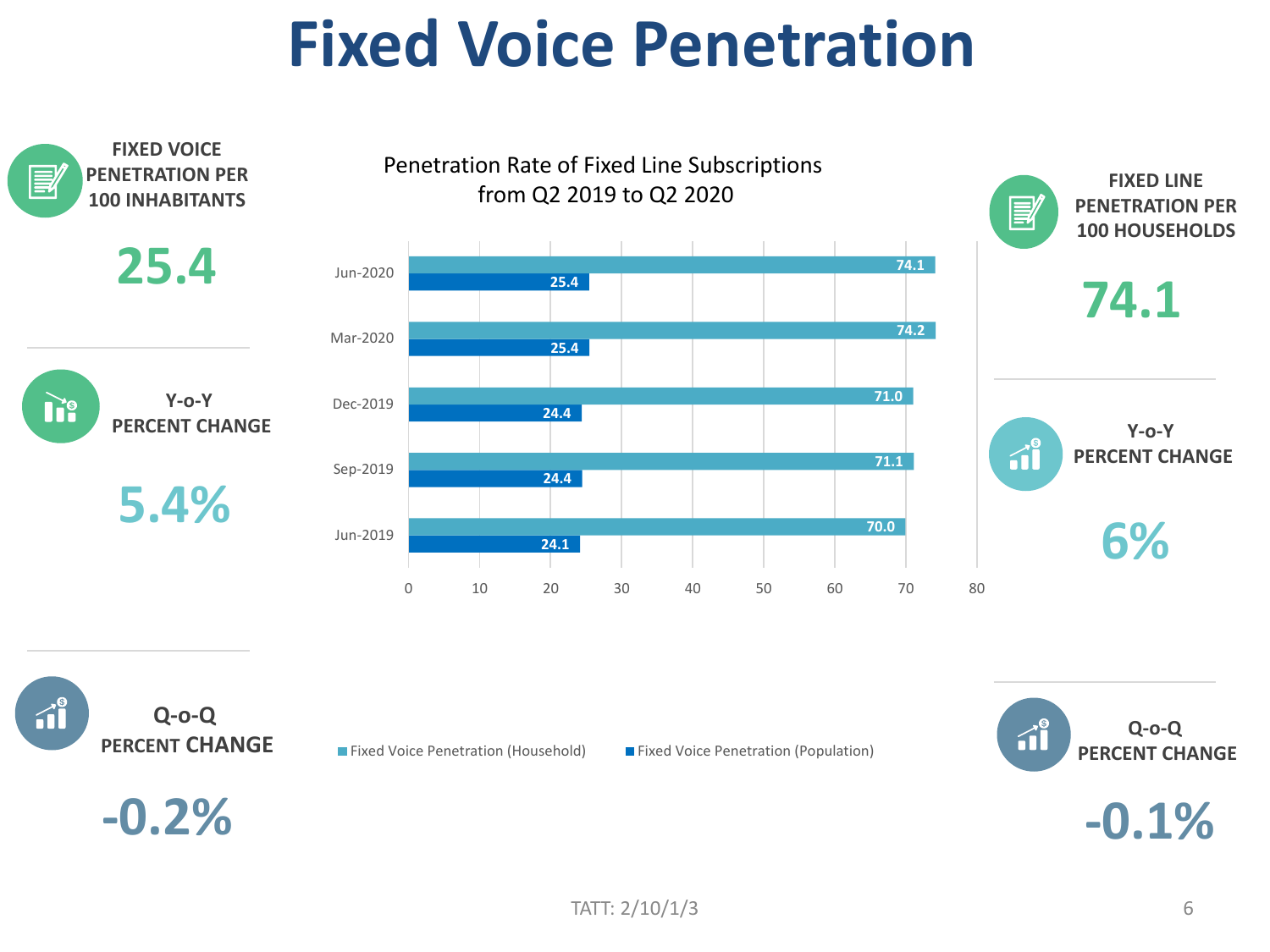### **Fixed Voice Revenues**

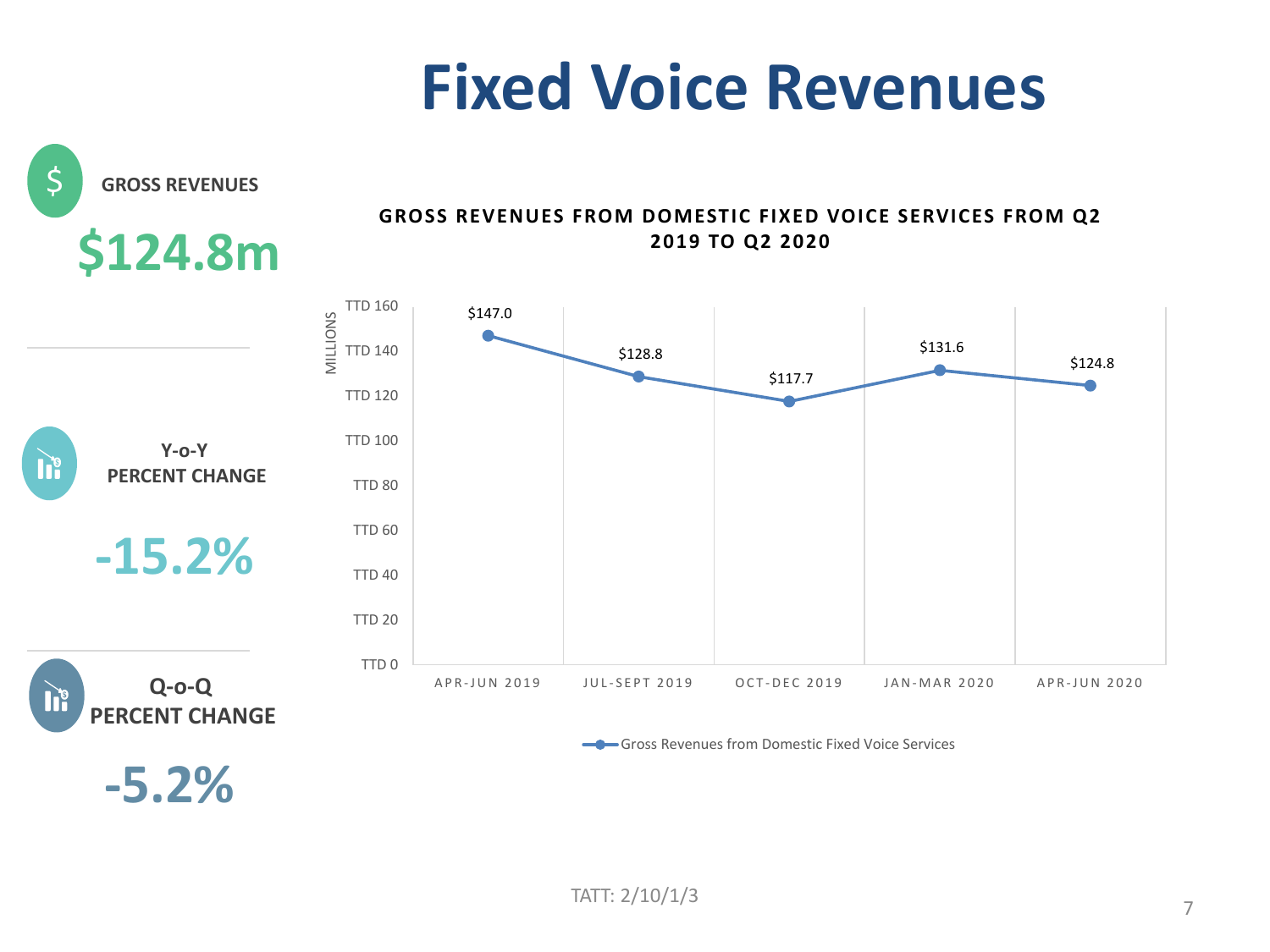## **Fixed Voice HHI**

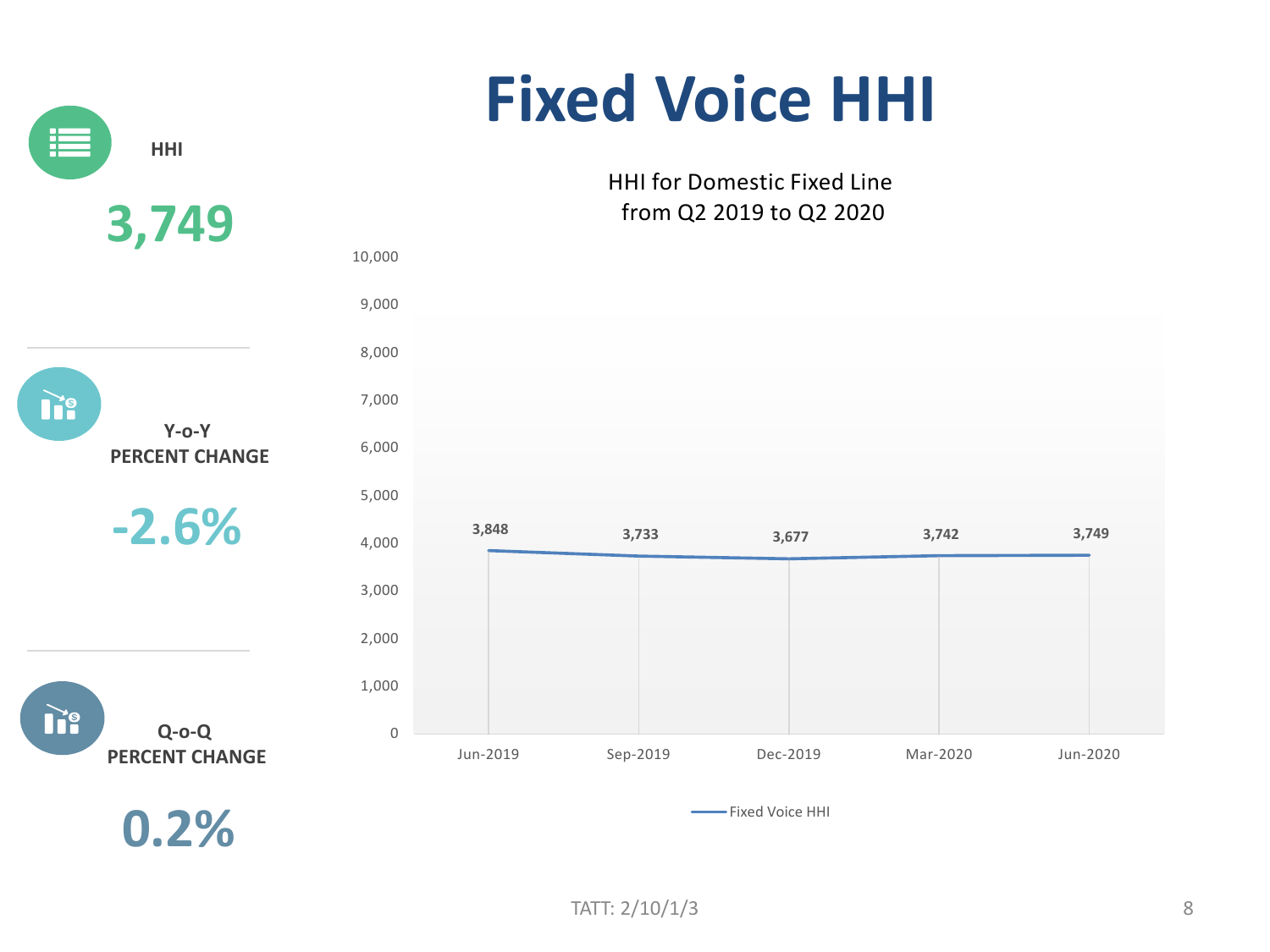#### **Fixed Voice Average Revenue Per User**

**ARPU \$358**  $\varsigma$ 

#### ARPU from Domestic Fixed Voice Services from Q2 2019 to Q2 2020



**-20.3% PERCENT CHANGE**

**Y-o-Y**



**-5.2%**

**ARPU from Domestic Fixed Voice Services**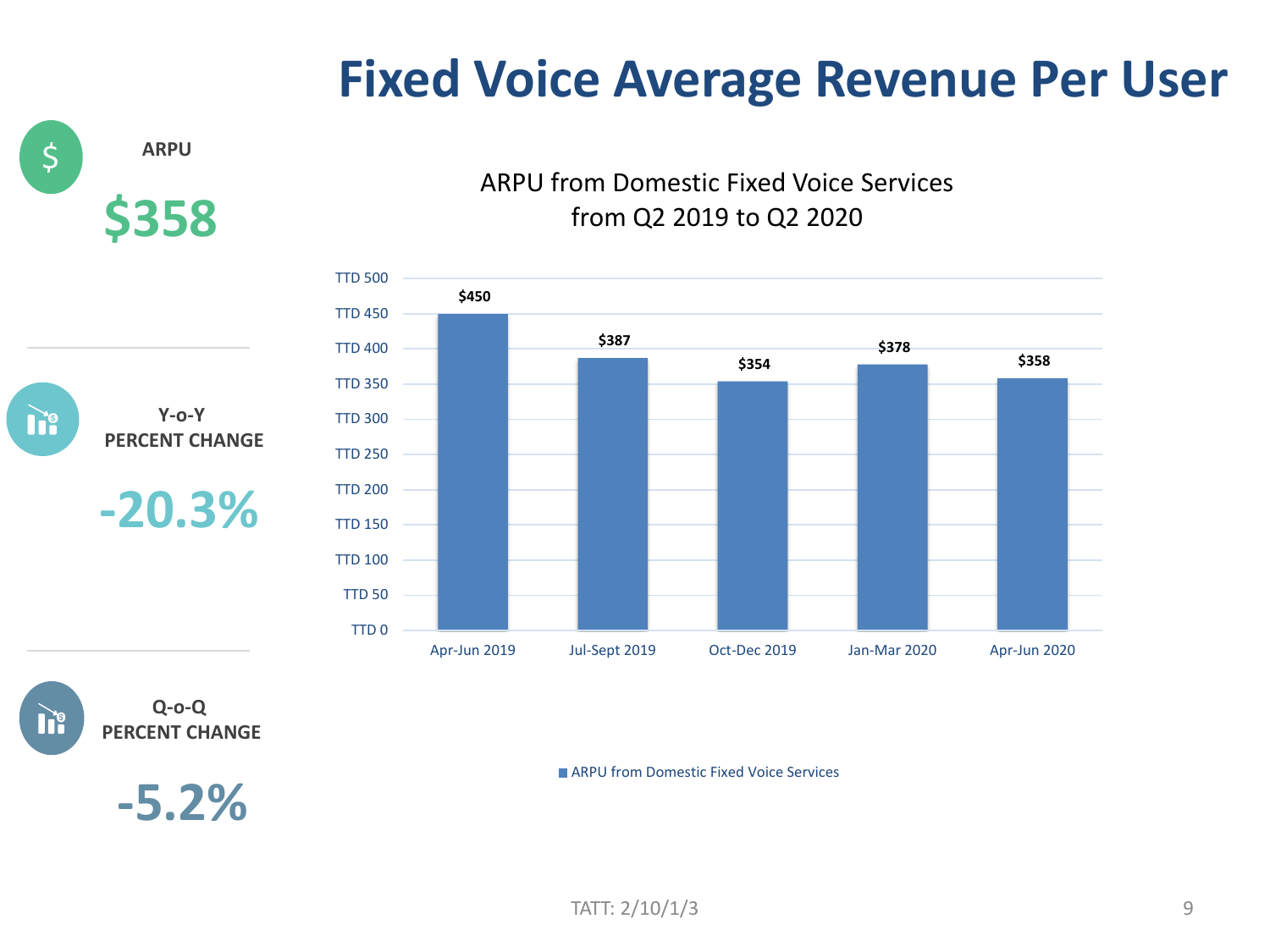## **Mobile Voice Subscriptions**

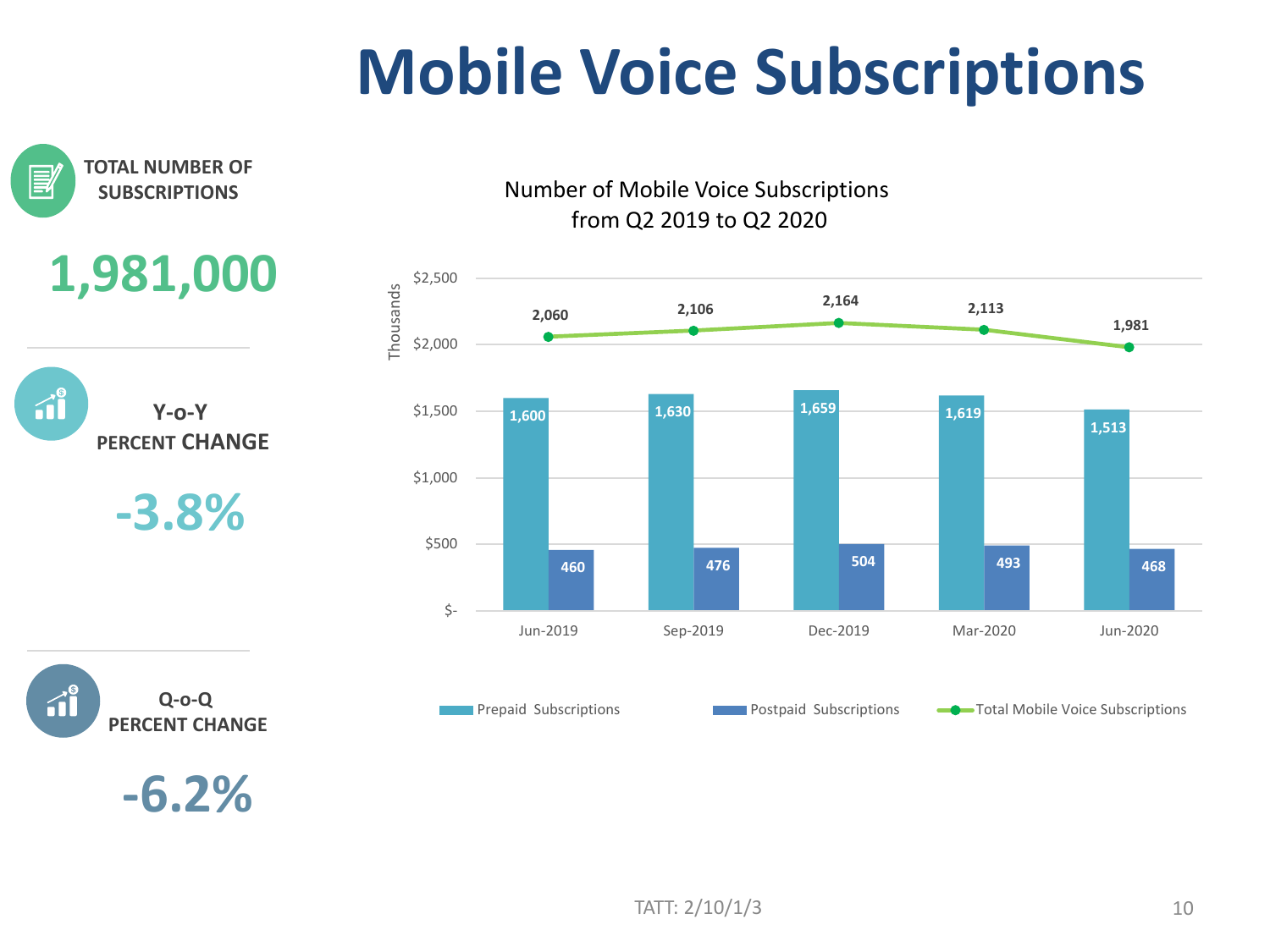#### **Mobile Voice Penetration**



Penetration of Mobile Voice Subscriptions from Q2 2019 to Q2 2020



**Mobile Voice Penetration (Population)**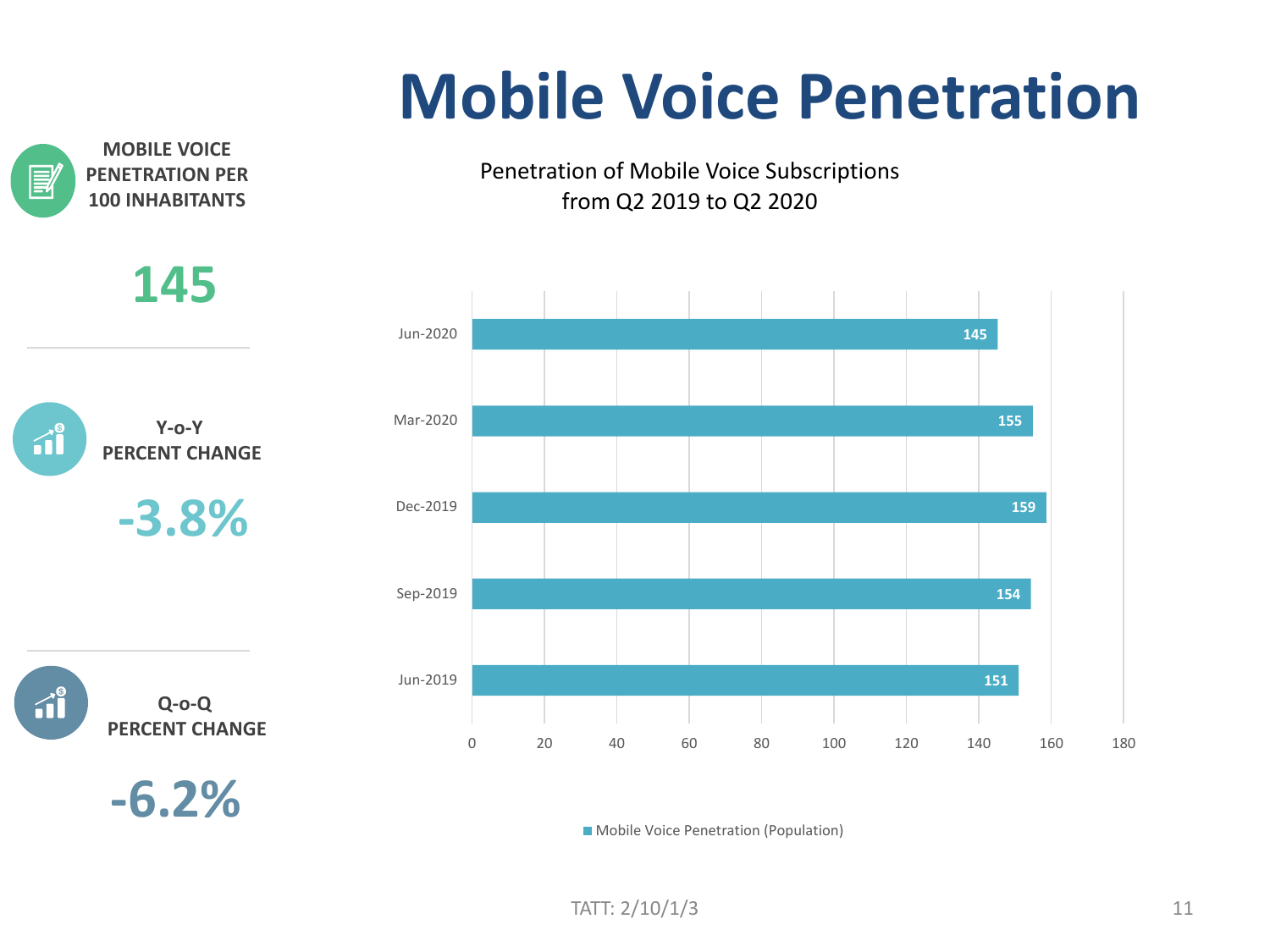#### **Mobile Services Revenues**



**Q-o-Q PERCENT CHANGE**

Tř.

**-13.7%**

**-15.6%**

**Y-o-Y PERCENT CHANGE**

#### TOTAL GROSS REVENUES FROM DOMESTIC MOBILE SERVICES (TT\$) F ROM Q2 2019 TO Q2 2020



 $\equiv 0$  Total Gross Revenues from Domestic Mobile Services (TT\$)

*Includes revenues from Mobile voice and Internet services.*

TATT: 2/10/1/3 12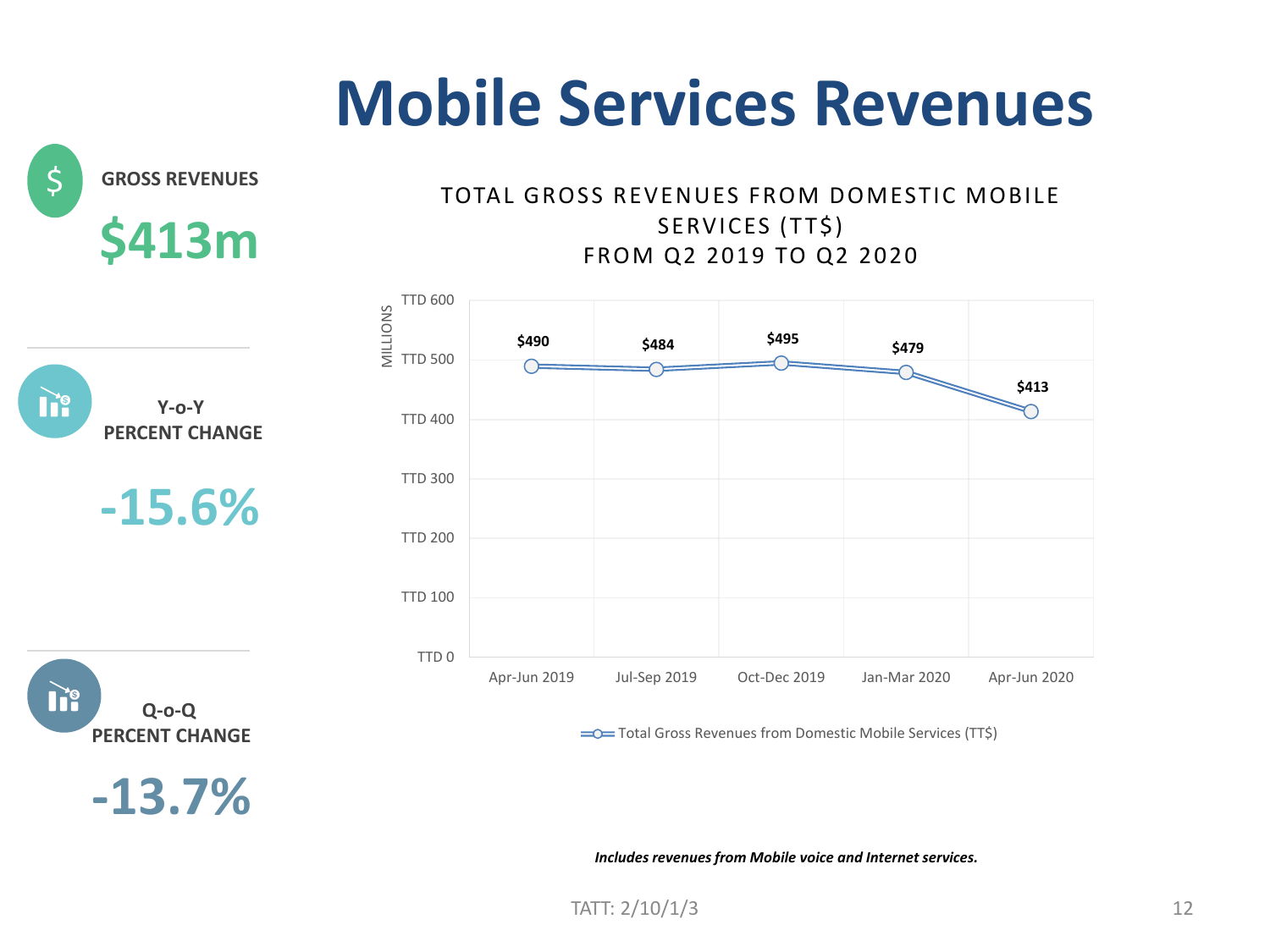## **Mobile Voice HHI**

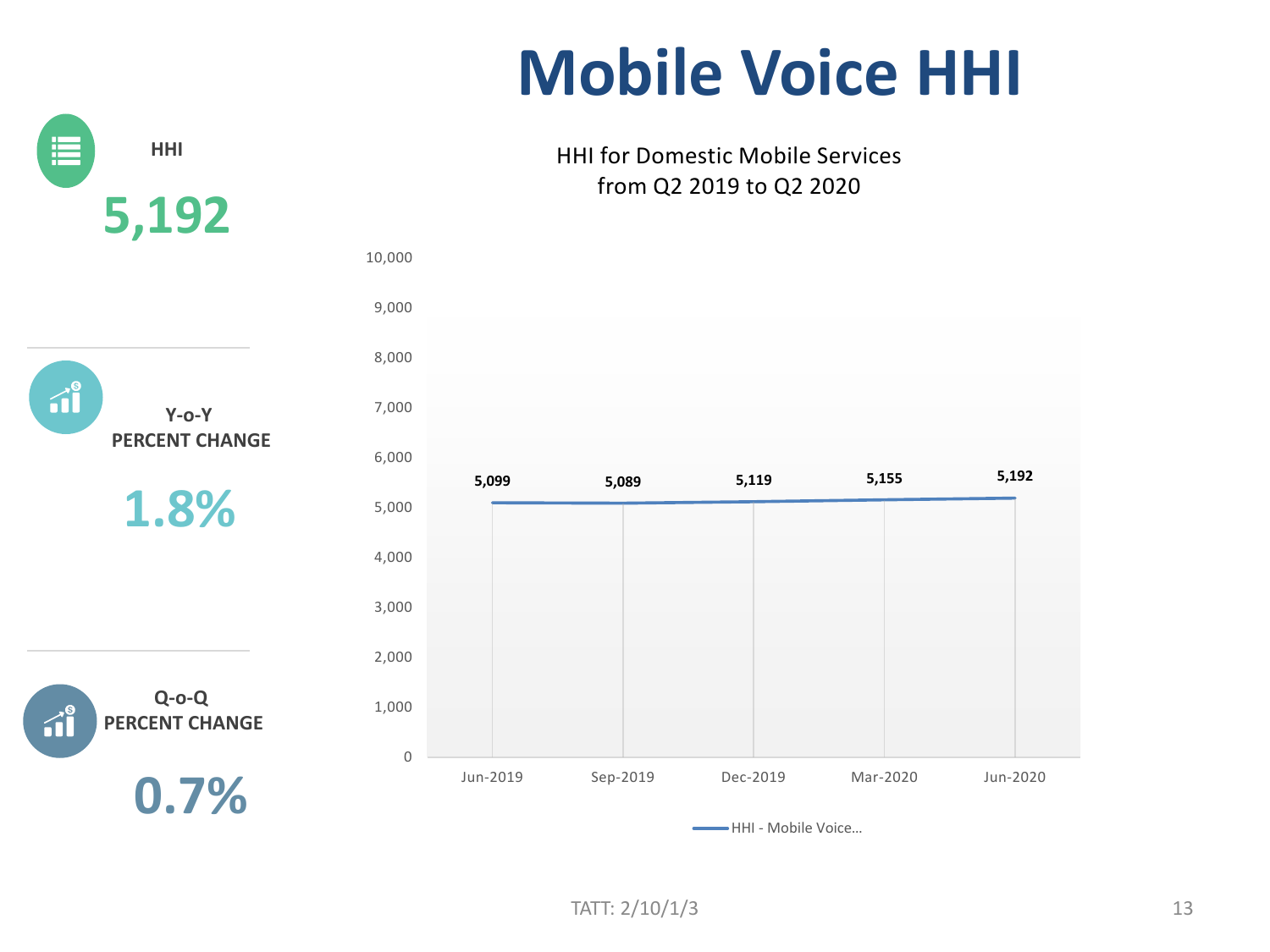#### **Average Revenue Per User** ARPU **Mobile Services \$205 Q-o-Q PERCENT CHANGE -13.9% Y-o-Y PERCENT CHANGE**  $\mathsf S$ **\$238** \$231 \$229 \$224 **\$205**  TTD 0 TTD 50 TTD 100 TTD 150 TTD 200 TTD 250 TTD 300 Apr-Jun 2019 Jul-Sep 2019 Oct-Dec 2019 Jan-Mar 2020 Apr-Jun 2020 **ARPU for Domestic Mobile Services from Q2 2019 to Q2 2020**

**-8.5%**

ARPU - Mobile services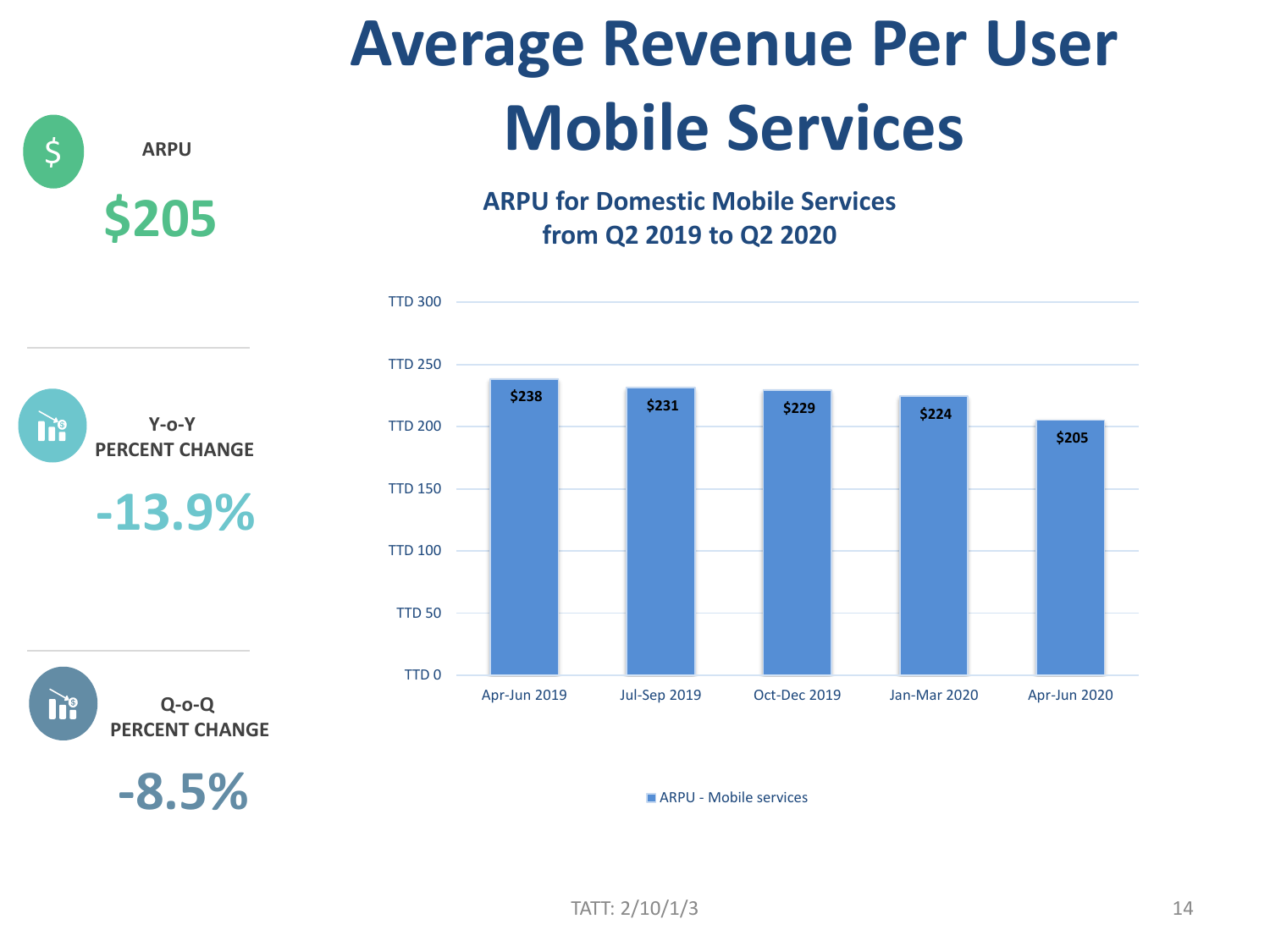## **Fixed Broadband Subscriptions**



*\*Data estimated for the following concessionaire who did not submit any data at the date of publication: Greendot Apr-Jun 2020*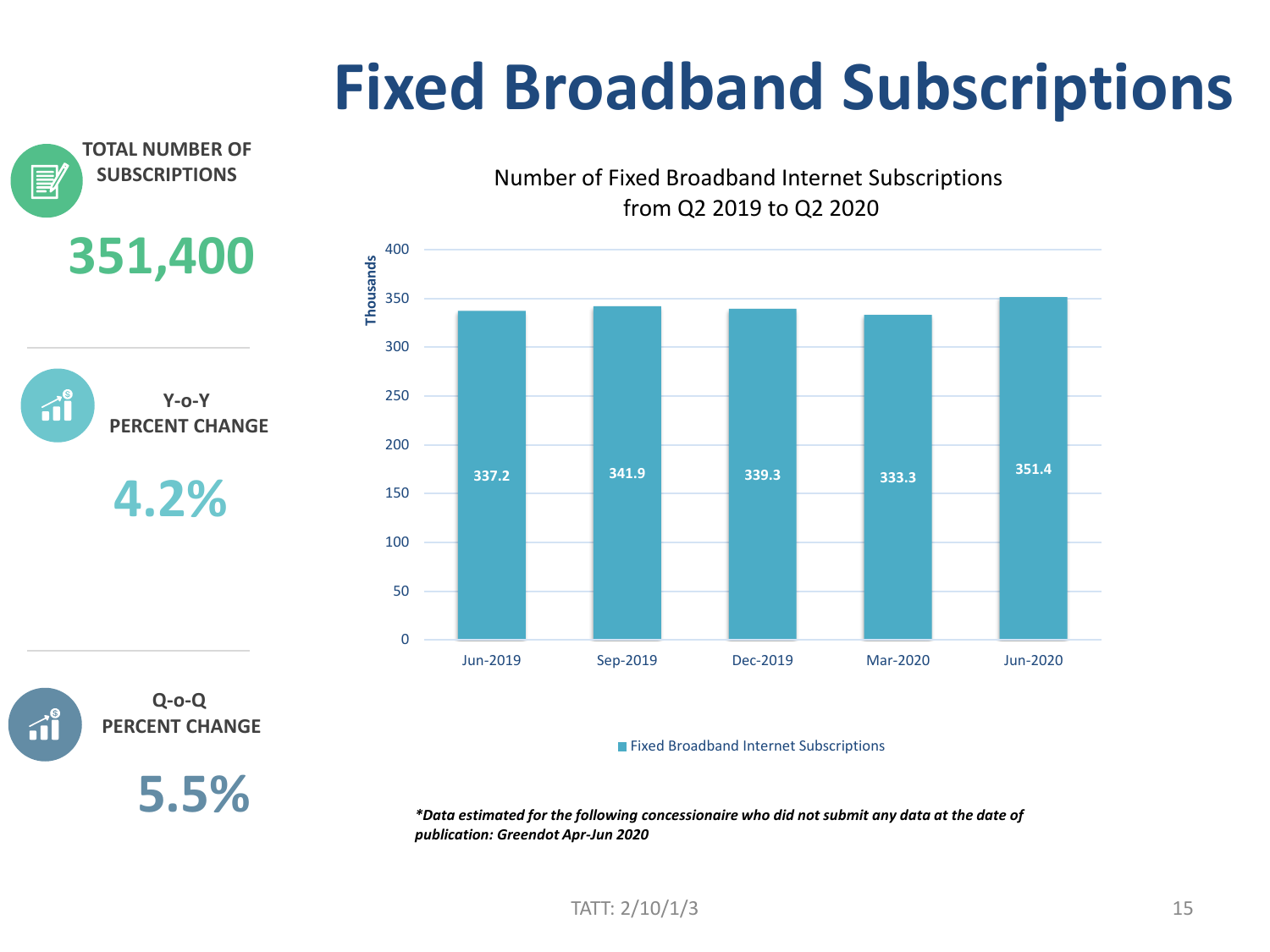#### **Fixed Internet Penetration**

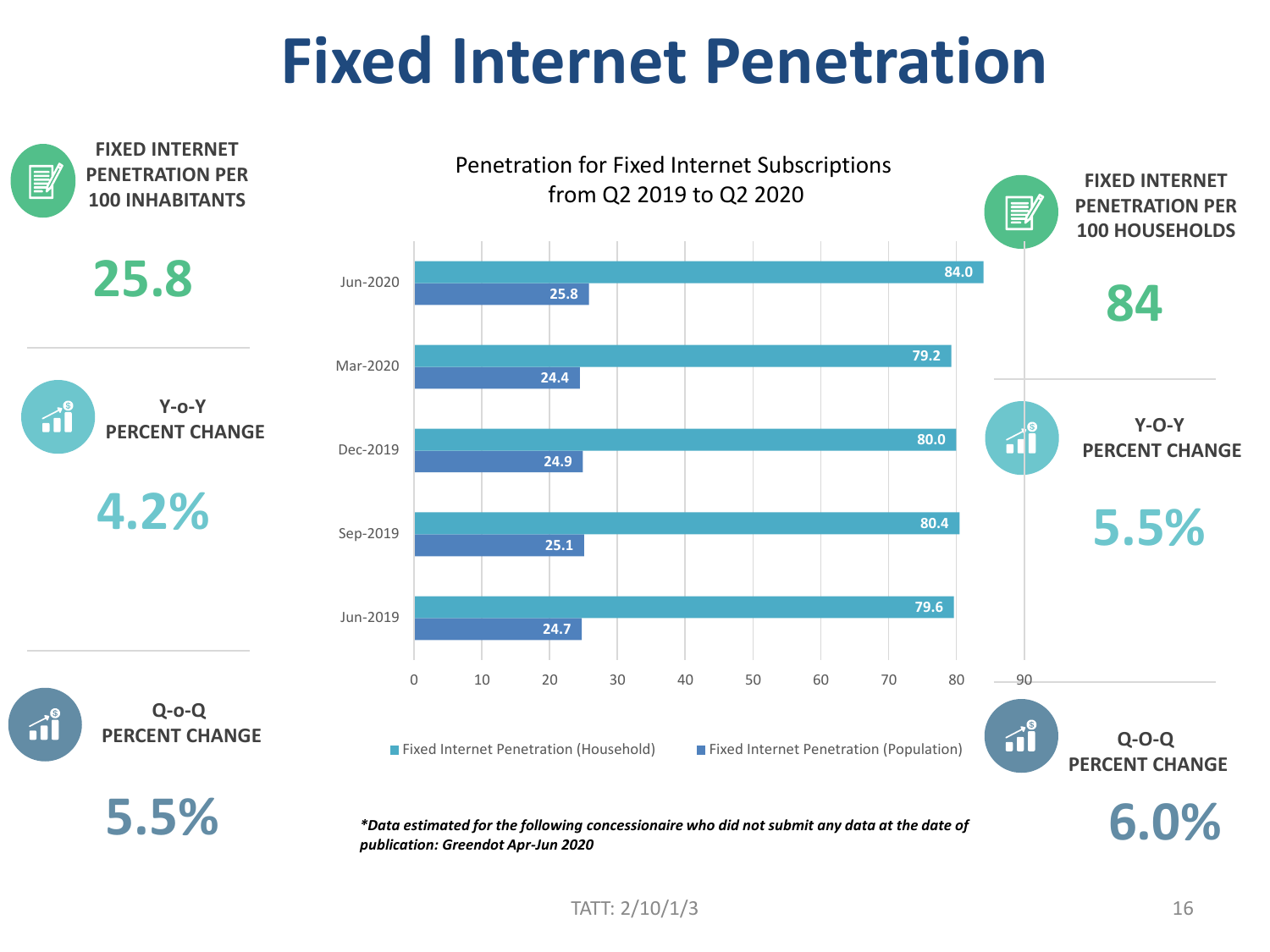#### **Mobile Internet Penetration**



*Calculated using the total number of Prepaid and Postpaid Mobile Internet users divided by the total population*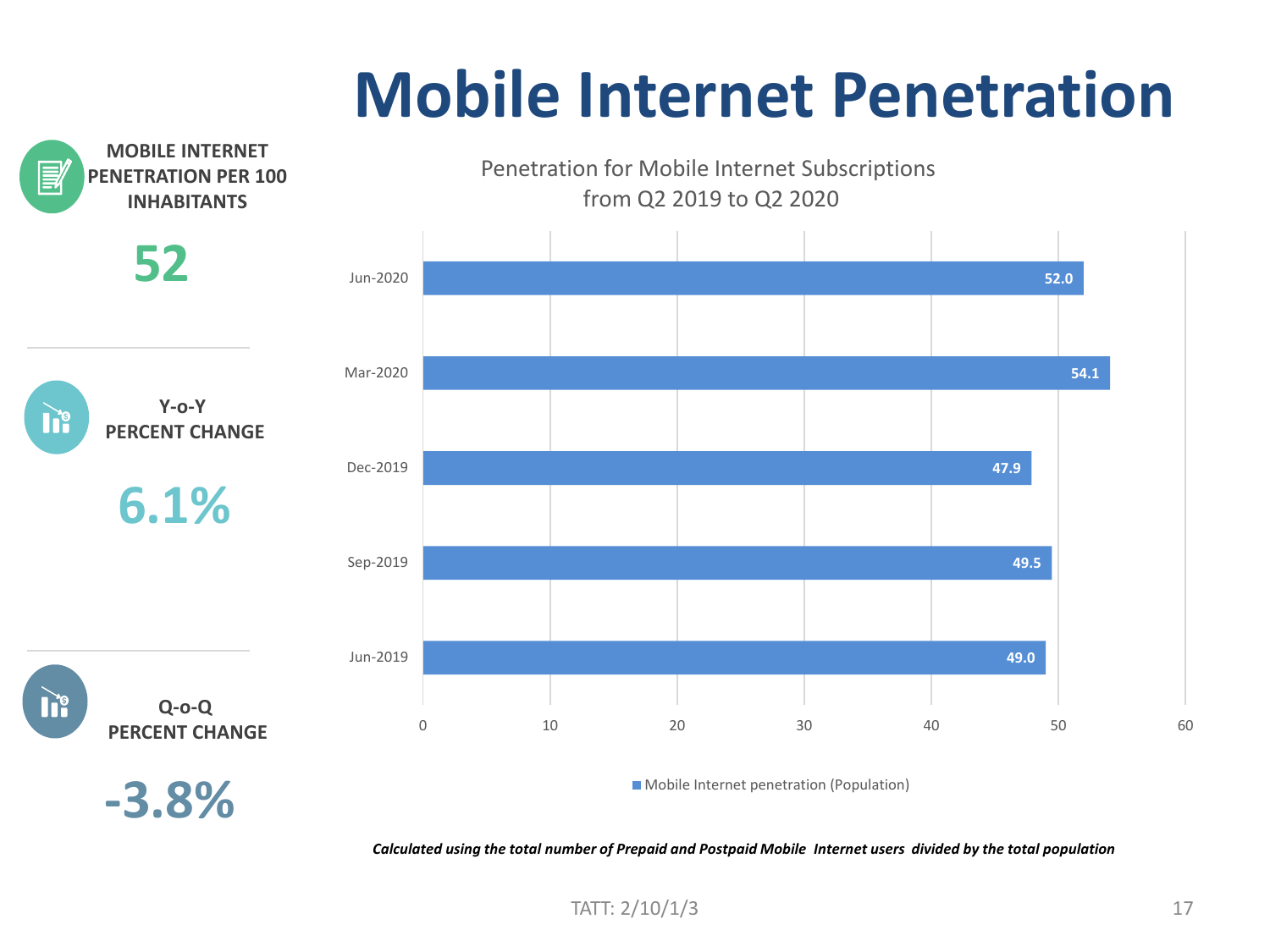#### **Fixed Internet Revenues**

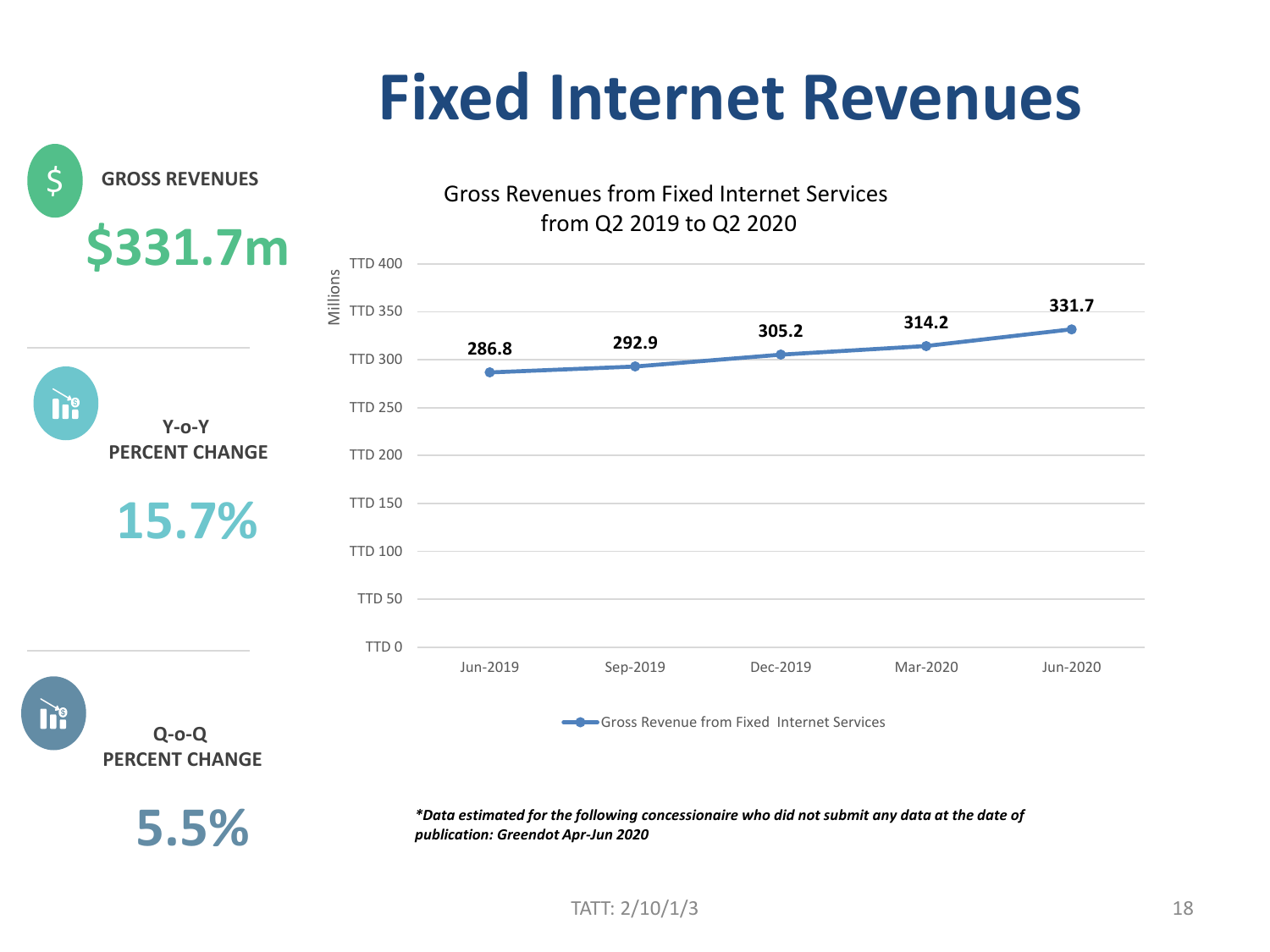## **Fixed Internet HHI**



*\*Data estimated for the following concessionaire who did not submit any data at the date of publication: Greendot Apr-Jun 2020*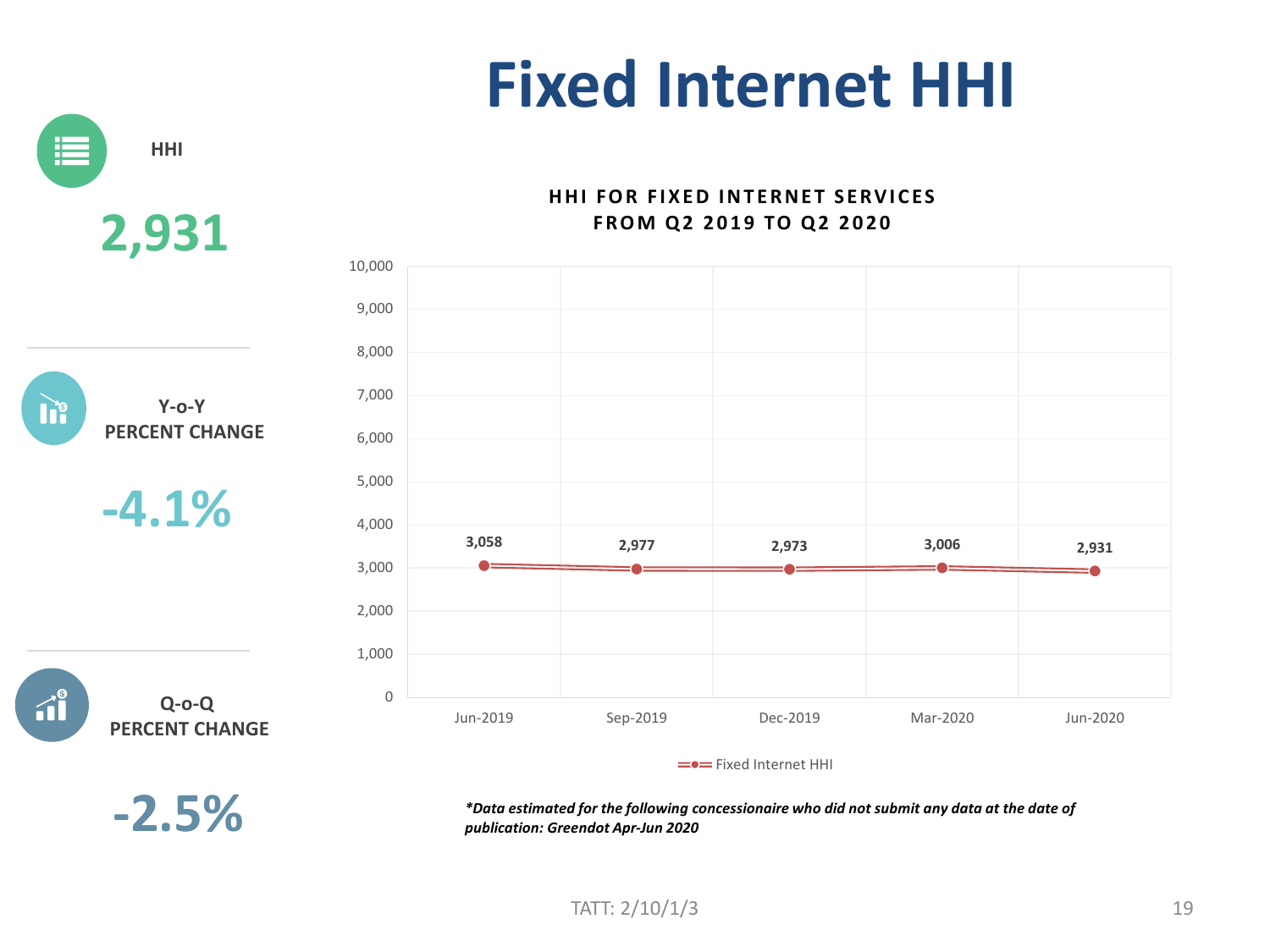# **Fixed Internet**  Average Revenue Per User

ARPU for Fixed Internet Services from Q2 2019 to Q2 2020



**-0.4%**

**Q-o-Q PERCENT CHANGE**

**10.5%**

**Y-o-Y PERCENT CHANGE**

**\$939**

 $\varsigma$ 

*\*Data estimated for the following concessionaire who did not submit any data at the date of publication: Greendot Apr-Jun 2020*

TATT: 2/10/1/3 20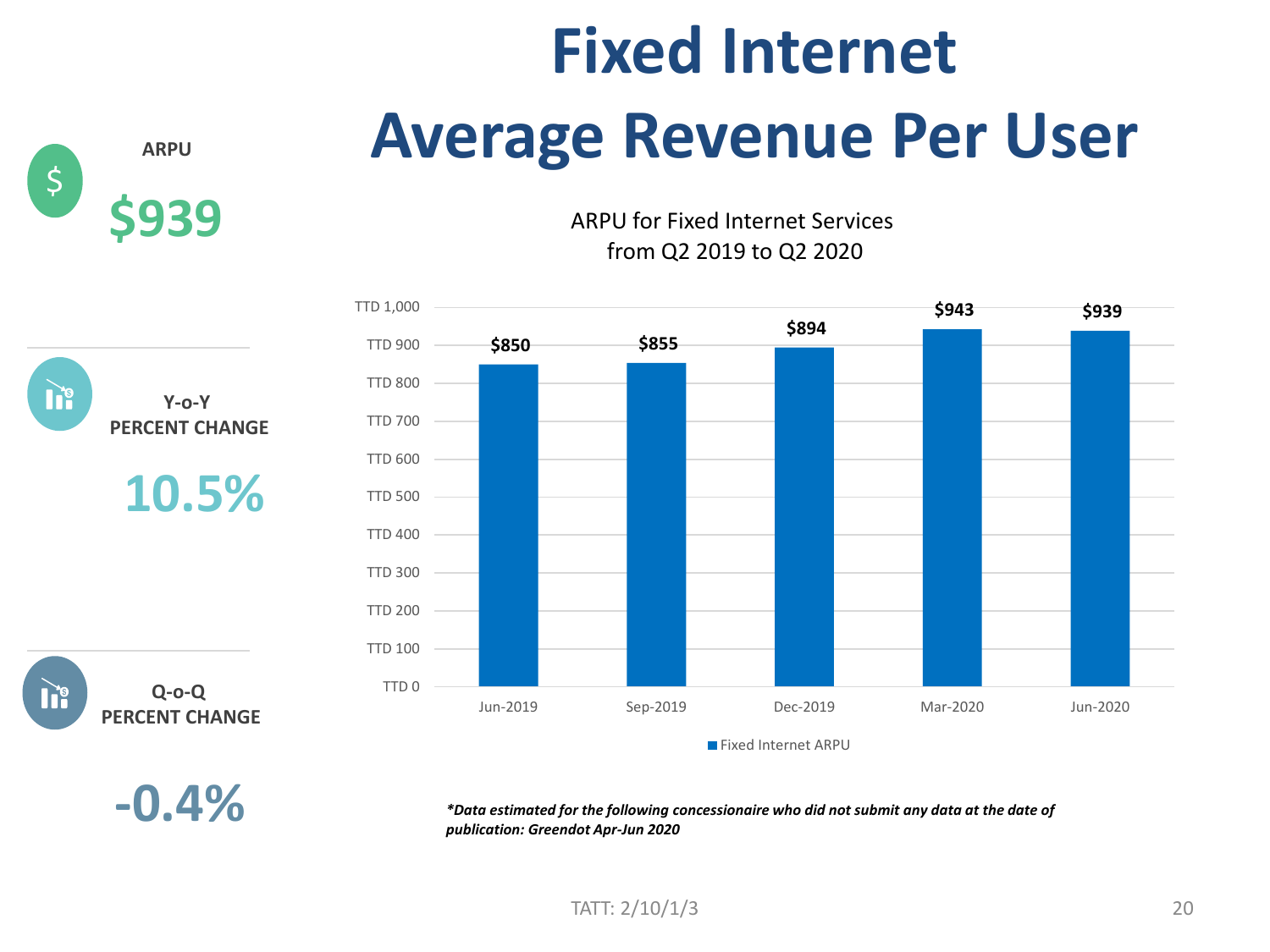## **Pay TV Subscriptions**

Number of Pay TV Subscriptions from Q2 2019 to Q2 2020



**TOTAL NUMBER OF SUBSCRIPTIONS**





**-1.8%**

**Q-o-Q PERCENT CHANGE**

 $\mathsf{H}^\mathsf{s}$ 

**-2.2%**



*\*Data estimated for the following concessionaire who did not submit any data at the date of publication: Greendot Apr-Jun 2020*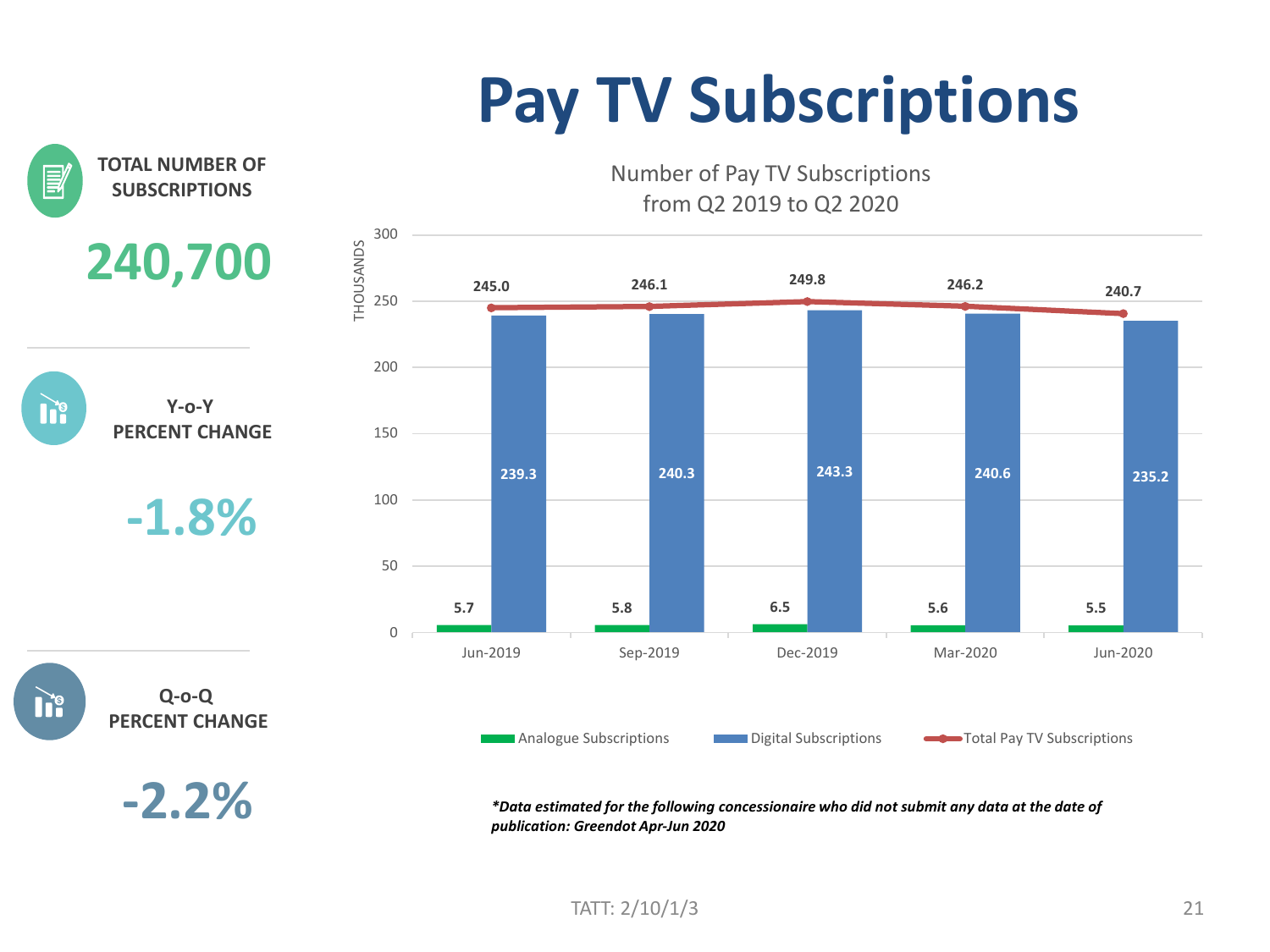### **Pay TV Penetration**

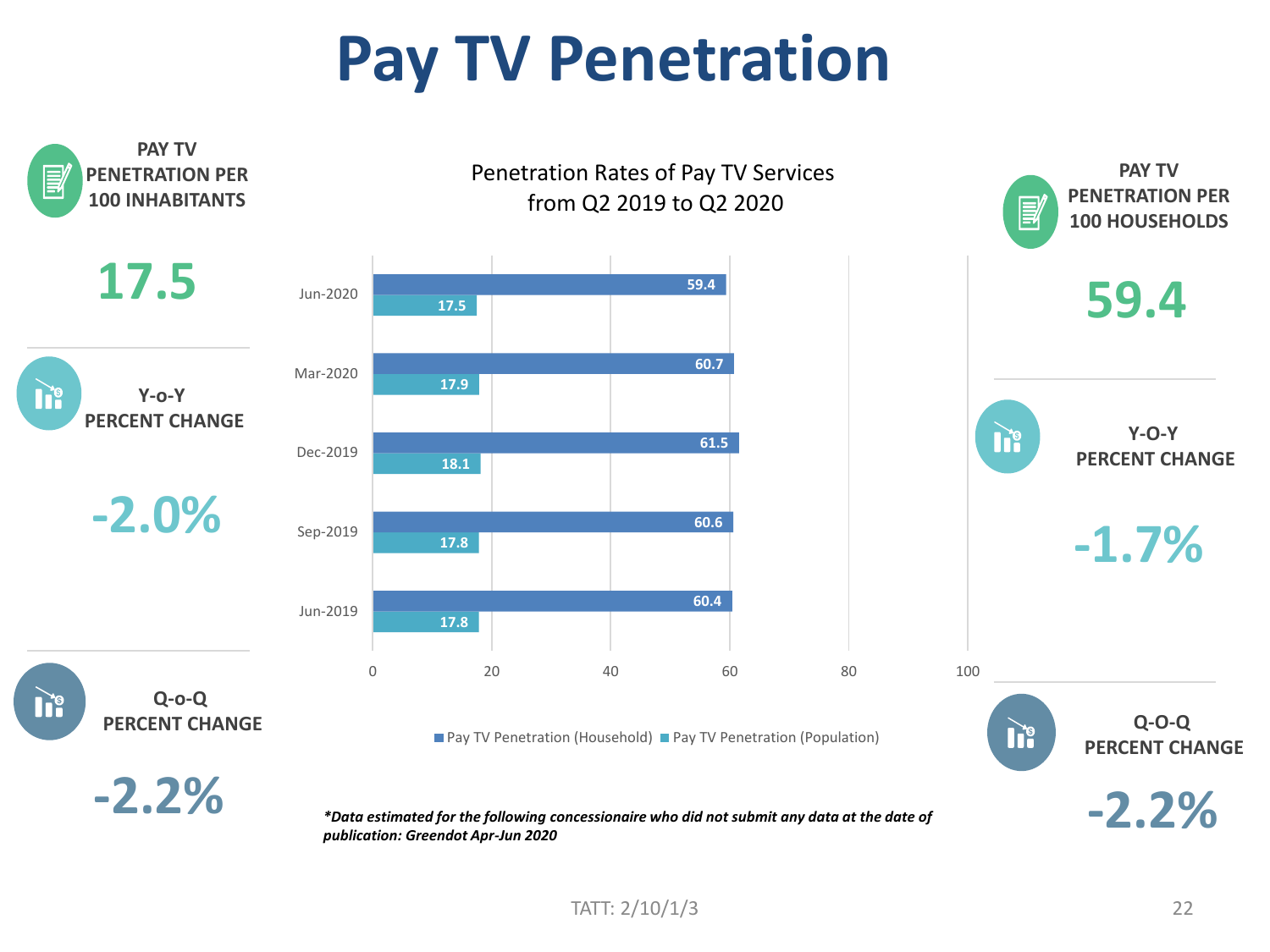#### **Pay TV Revenues**

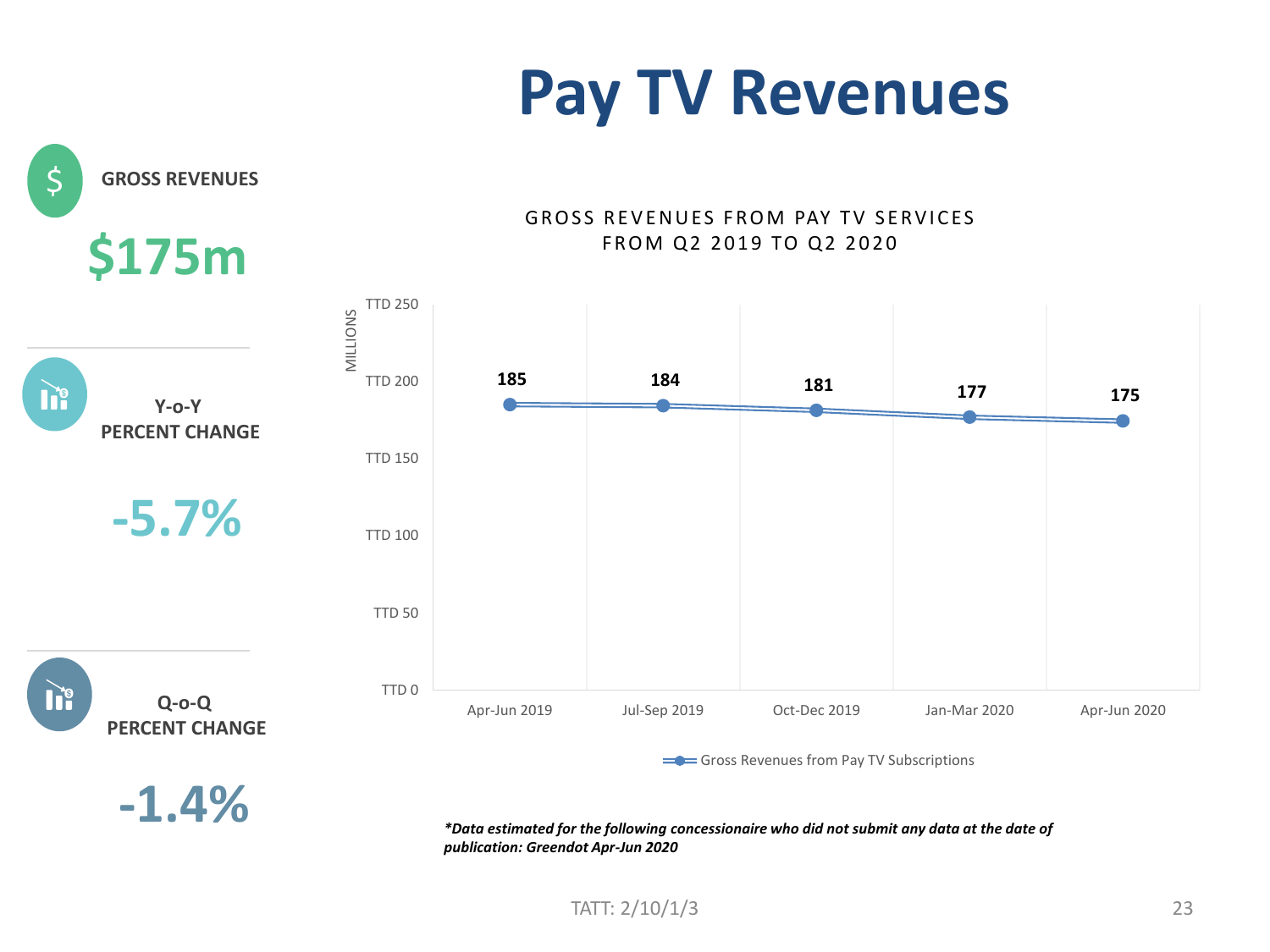| E<br>HHI                                                               |                |
|------------------------------------------------------------------------|----------------|
| 3,179.8<br>10,000                                                      |                |
|                                                                        | 9,000          |
|                                                                        | 8,000          |
| $Y$ -o-Y                                                               | 7,000          |
| <b>iii</b><br><b>PERCENT CHANGE</b>                                    | 6,000          |
|                                                                        | 5,000          |
| 1.9%                                                                   | 4,000<br>3     |
|                                                                        | 3,000          |
|                                                                        | 2,000          |
|                                                                        | 1,000          |
|                                                                        | $\overline{0}$ |
| $\widehat{\mathbf{d}}^\bullet$<br>$Q$ -o- $Q$<br><b>PERCENT CHANGE</b> | Ju             |

**0.8%**

#### **Pay TV HHI**

HHI for Pay TV Services from Q2 2019 to Q2 2020



*\*Data estimated for the following concessionaire who did not submit any data at the date of publication: Greendot Apr-Jun 2020*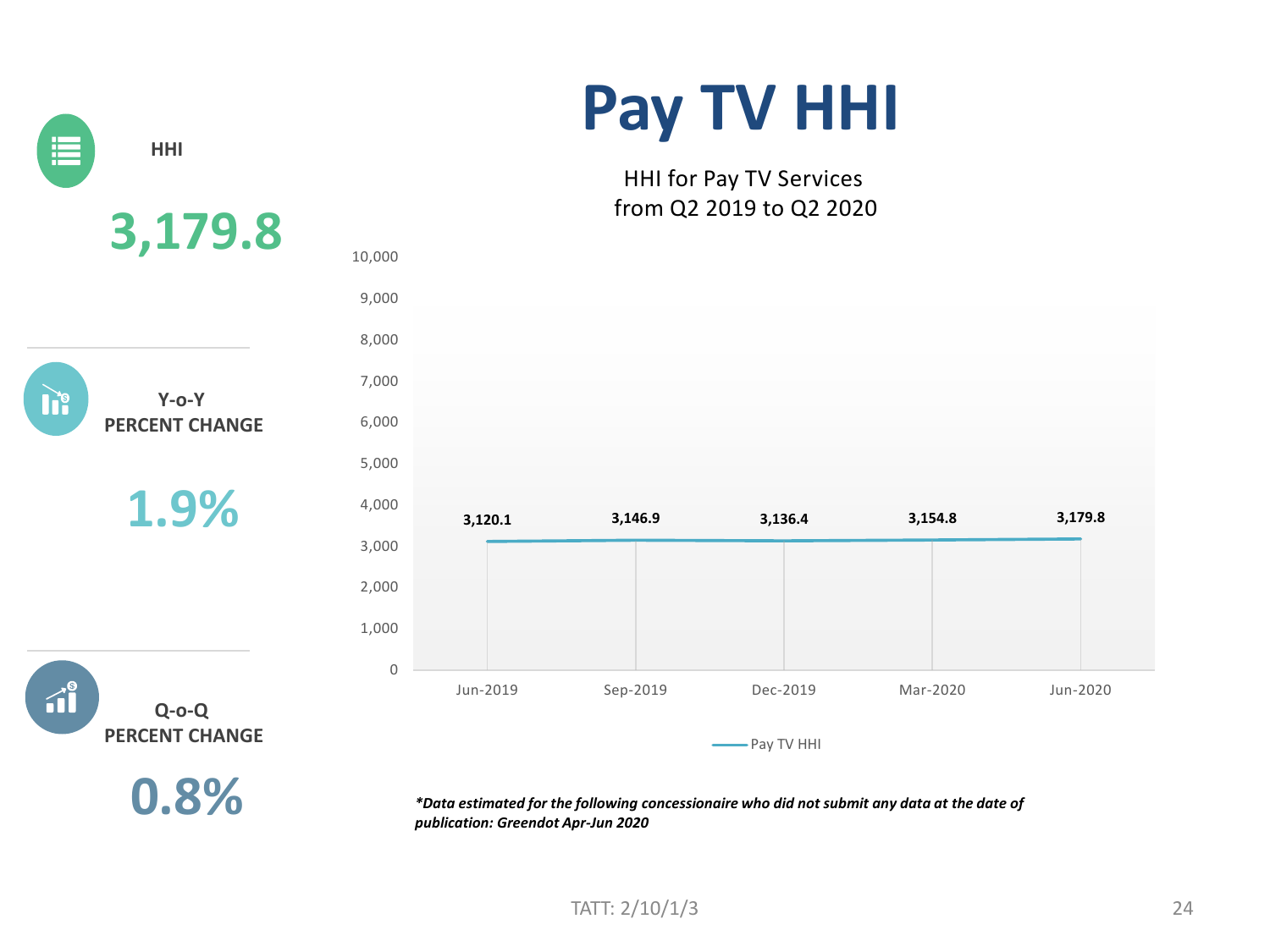#### **Pay TV Average Revenue Per User**

**ARPU**

**\$724**

 $\varsigma$ 

**Q-o-Q PERCENT CHANGE**

**0.6%**

**-3.9%**

**Y-o-Y PERCENT CHANGE**



#### Pay TV ARPU

*\*Data estimated for the following concessionaire who did not submit any data at the date of publication: Greendot Apr-Jun 2020*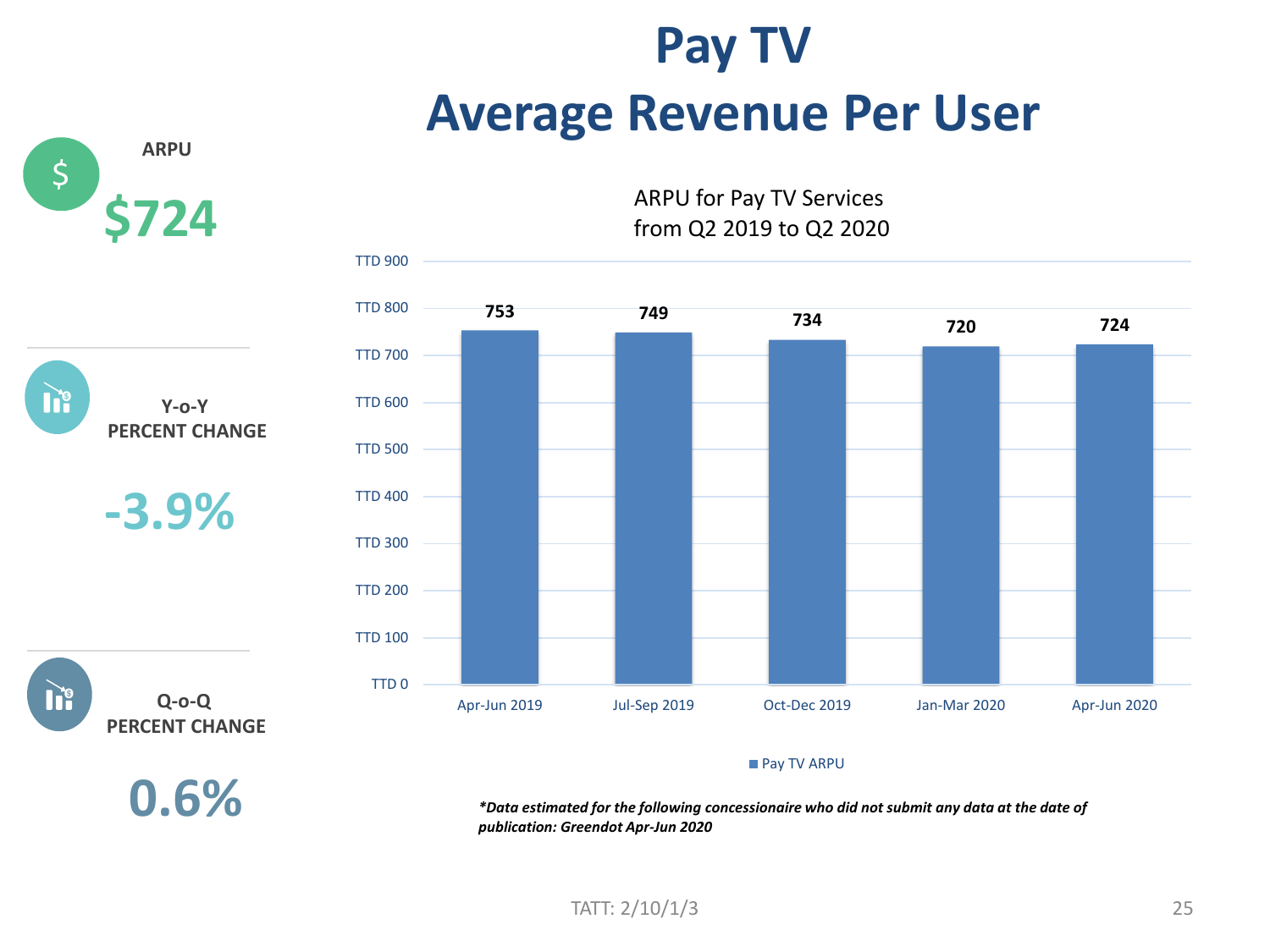#### **Free-to-Air Radio Revenues**

GROSS REVENUES FROM FREE TO AIR RADIO SERVICES

**GROSS REVENUES \$22.5m**  $\mathsf{S}$ **Q-o-Q -29.7% Y-o-Y PERCENT CHANGE 32.0 32.3 38.4 32.0 22.5** TTD 0 TTD 5 TTD 10 TTD 15 TTD 20 TTD 25 TTD 30 TTD 35 TTD 40 S<br>MO<br>O<br>II<br>IND 40<br>MIL<br>NO A PR -JUN 2019 JUL-SEPT 2019 OCT-DEC 2019 JAN-MAR 2020 APR -JUN 2020 FROM Q2 2019 TO Q2 2020 Total Gross FTA Radio Revenues

**-29.8%**

**PERCENT CHANGE**

*\* Data estimated for the following concessionaires who had not submitted data at the date of publication: Kaisoca Productions Limited, Trinibashment Limited, Radio Toco, Upward Trend Entertainment Limited and TTRN*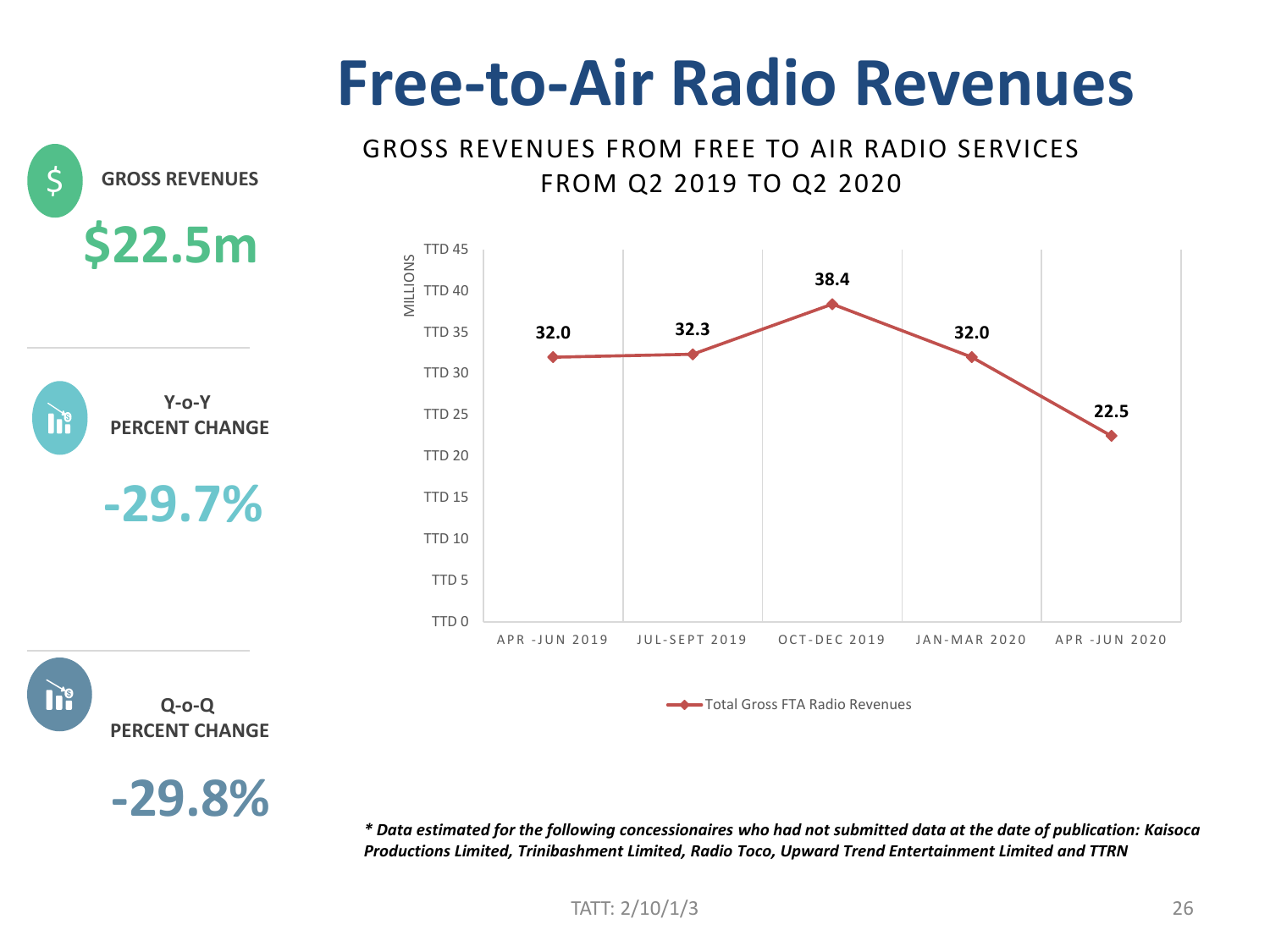### **Free-to-Air Radio HHI**



**2.8%**

• *Data estimated for the following concessionaires who had not submitted data at the date of publication: Kaisoca Productions Limited, Trinibashment Limited, Radio Toco , Upward Trend Entertainment Limited and TTRN*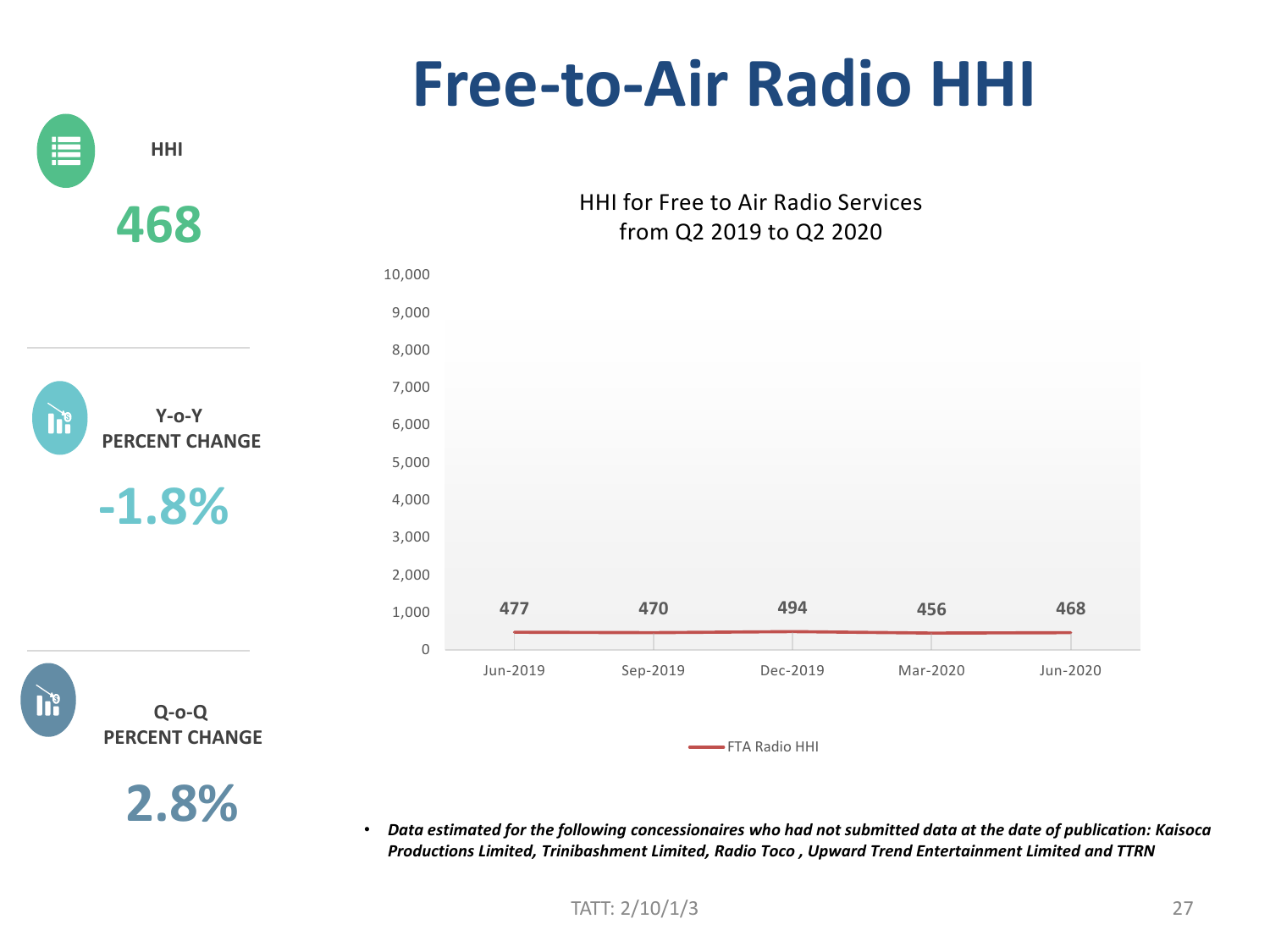#### **Free-to-Air TV Revenues**



**-15.3%**

• *Data estimated for the following concessionaire who had not submitted data at the date of publication: SWAHA Media Ltd, Apr-Jun 2020*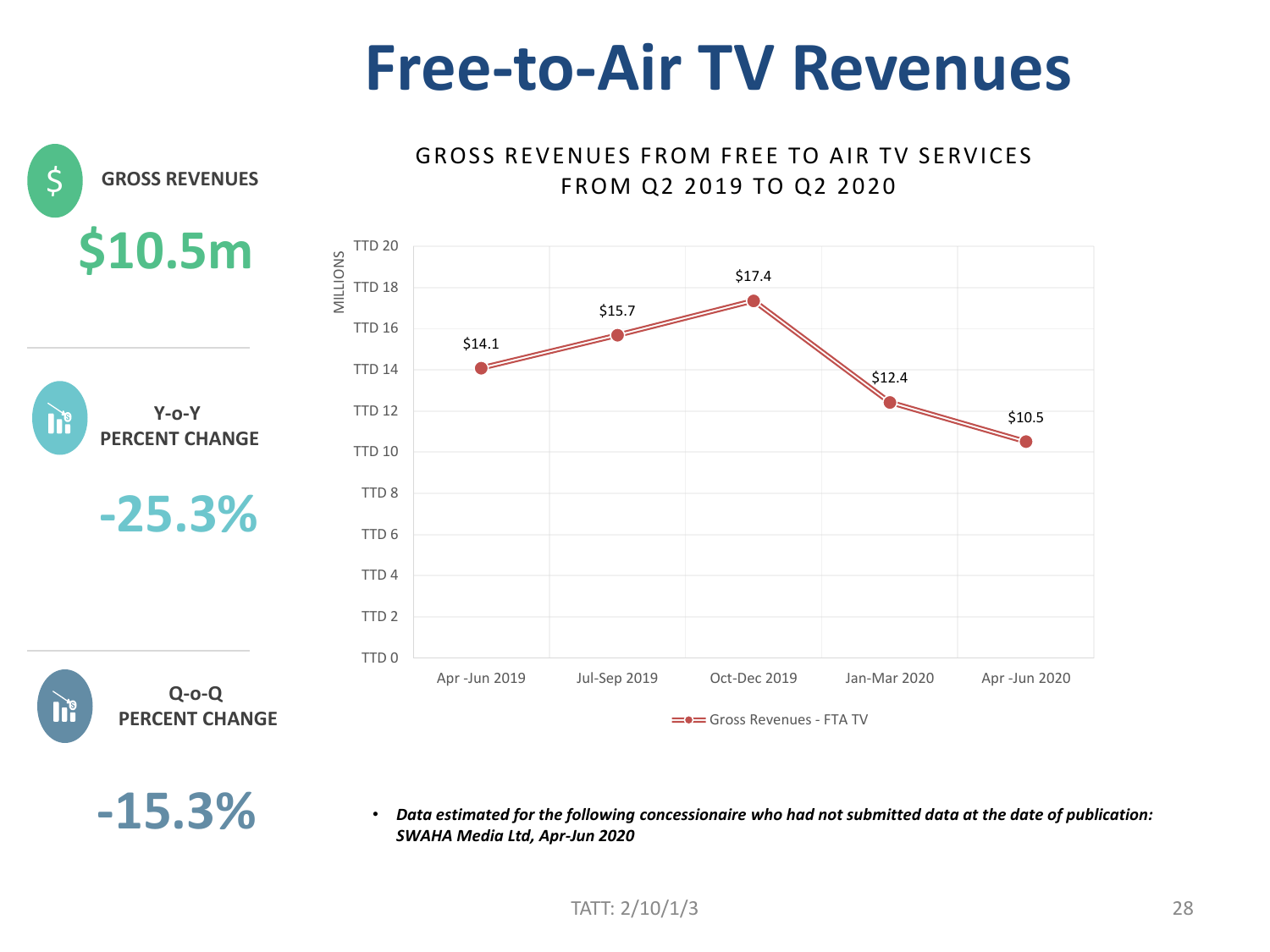#### **Free-to-Air TV HHI**



• *Data estimated for the following concessionaires who had not submitted data at the date of publication: SWAHA Media Ltd.*